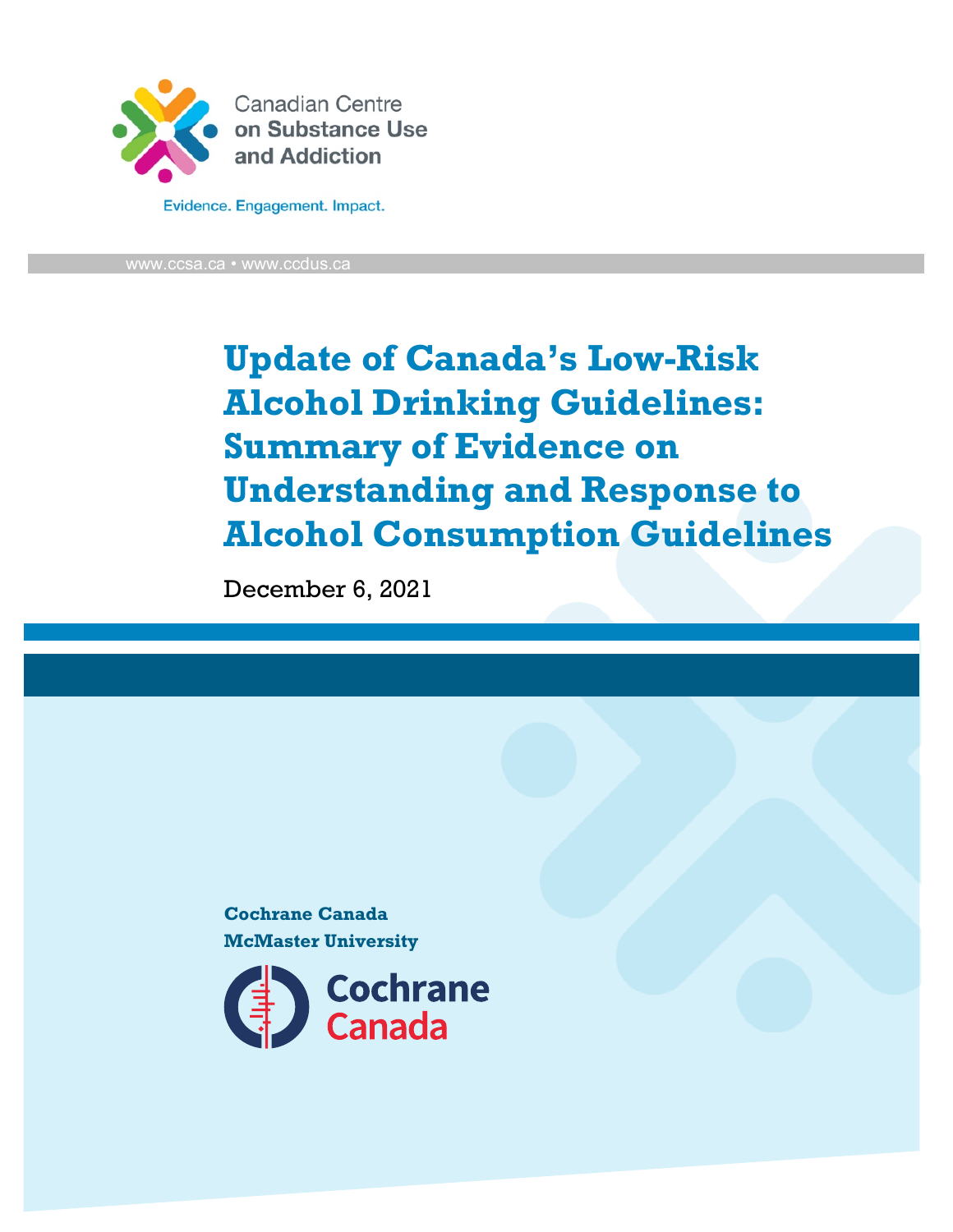# **Update of Canada's Low-Risk Alcohol Drinking Guidelines: Summary of Evidence on Understanding and Response to Alcohol Consumption Guidelines**

This document was published by the Canadian Centre on Substance Use and Addiction (CCSA).

Suggested citation: Cochrane Canada. (2021). *Update of Canada's Low-Risk Alcohol Drinking Guidelines: Summary of Evidence on Understanding and Response to Alcohol Consumption Guidelines.* Ottawa, Ont.: Canadian Centre on Substance Use and Addiction.

© Canadian Centre on Substance Use and Addiction, 2021.

CCSA, 500–75 Albert Street Ottawa, ON K1P 5E7 613-235-4048 info@ccsa.ca

Production of this document has been made possible through a financial contribution from Health Canada. The views expressed herein do not necessarily represent the views of Health Canada.

This document can also be downloaded as a PDF at www.ccsa.ca

Ce document est également disponible en français sous le titre :

*Le projet d'actualisation des Directives de consommation d'alcool à faible risque du Canada : résumé des données probantes sur la compréhension et la perception des directives de consommation d'alcool*

ISBN 978-1-77178-879-3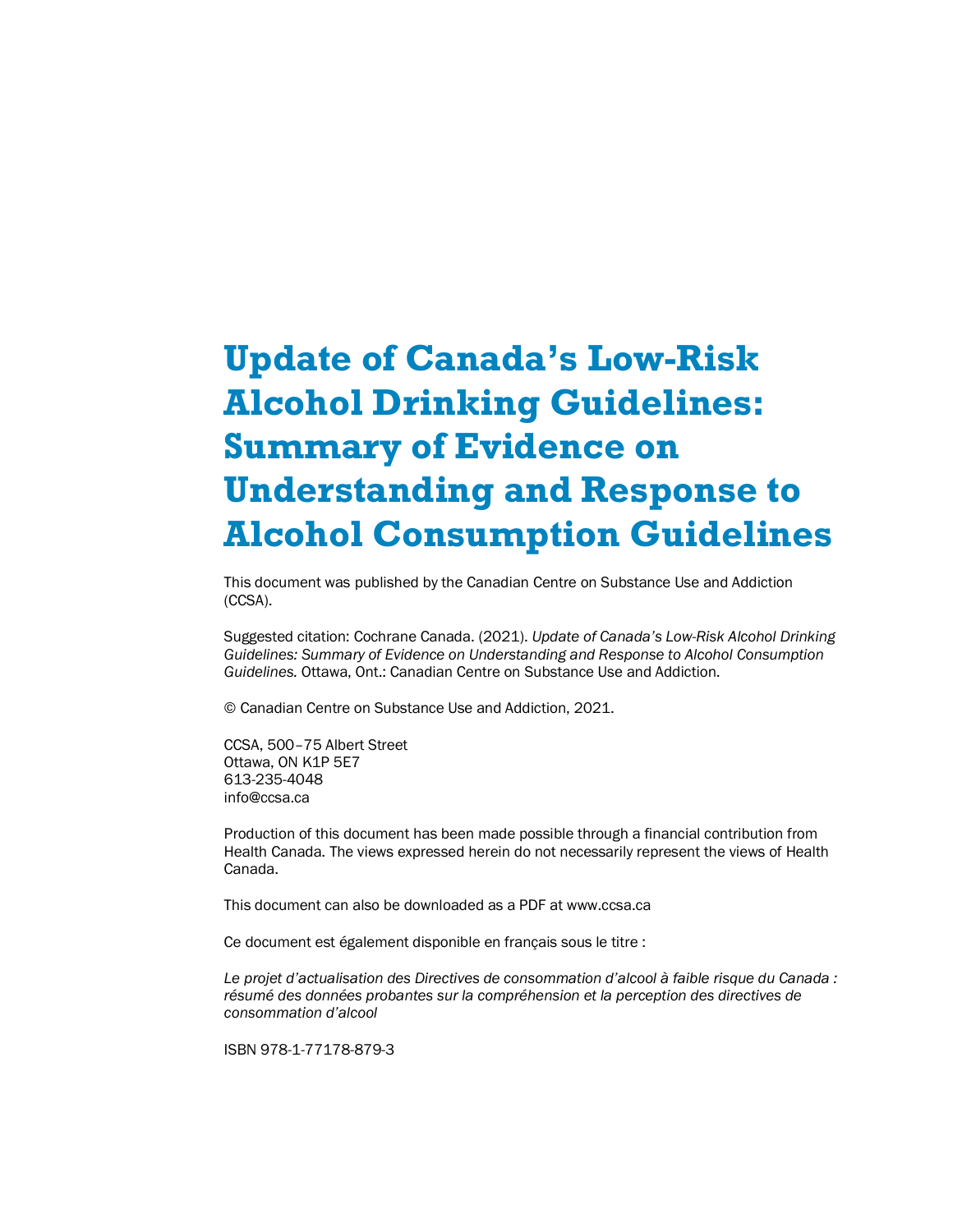

# Table of Contents

| Objective and Inclusion Criteria<br>Search and Selection of Systematic Reviews and Primary Studies<br>Data Extraction and Analysis<br>Results of the Search                                                                                                                                                                                                                                  | $\overline{2}$<br>3<br>4<br>4 |
|----------------------------------------------------------------------------------------------------------------------------------------------------------------------------------------------------------------------------------------------------------------------------------------------------------------------------------------------------------------------------------------------|-------------------------------|
|                                                                                                                                                                                                                                                                                                                                                                                              | $\overline{4}$                |
| Overview of Reviews on Understanding and Response to Official Public<br>Health Guidance or Guidelines Related to Nutrition and Physical Activity<br>Views and Understanding About Risks of Alcohol Consumption for<br><b>Cancer or Heart Disease</b><br>Views and Understanding About Alcohol Units<br>Views and Understanding About Patterns, Context and Reasons for<br><b>Alcohol Use</b> | 4<br>6<br>$\overline{7}$<br>8 |
|                                                                                                                                                                                                                                                                                                                                                                                              |                               |
|                                                                                                                                                                                                                                                                                                                                                                                              |                               |
|                                                                                                                                                                                                                                                                                                                                                                                              |                               |
|                                                                                                                                                                                                                                                                                                                                                                                              |                               |
|                                                                                                                                                                                                                                                                                                                                                                                              |                               |
| Appendix A: Questions Used for the 2016 CMO Alcohol Guidelines Review22                                                                                                                                                                                                                                                                                                                      |                               |

### About this Document

This document was produced by Cochrane Canada for the Canadian Centre on Substance Use and Addiction. It was prepared for Cochrane Canada by Dr. Nancy Santesso, Matthew Melo and Dr. Angela Barbara.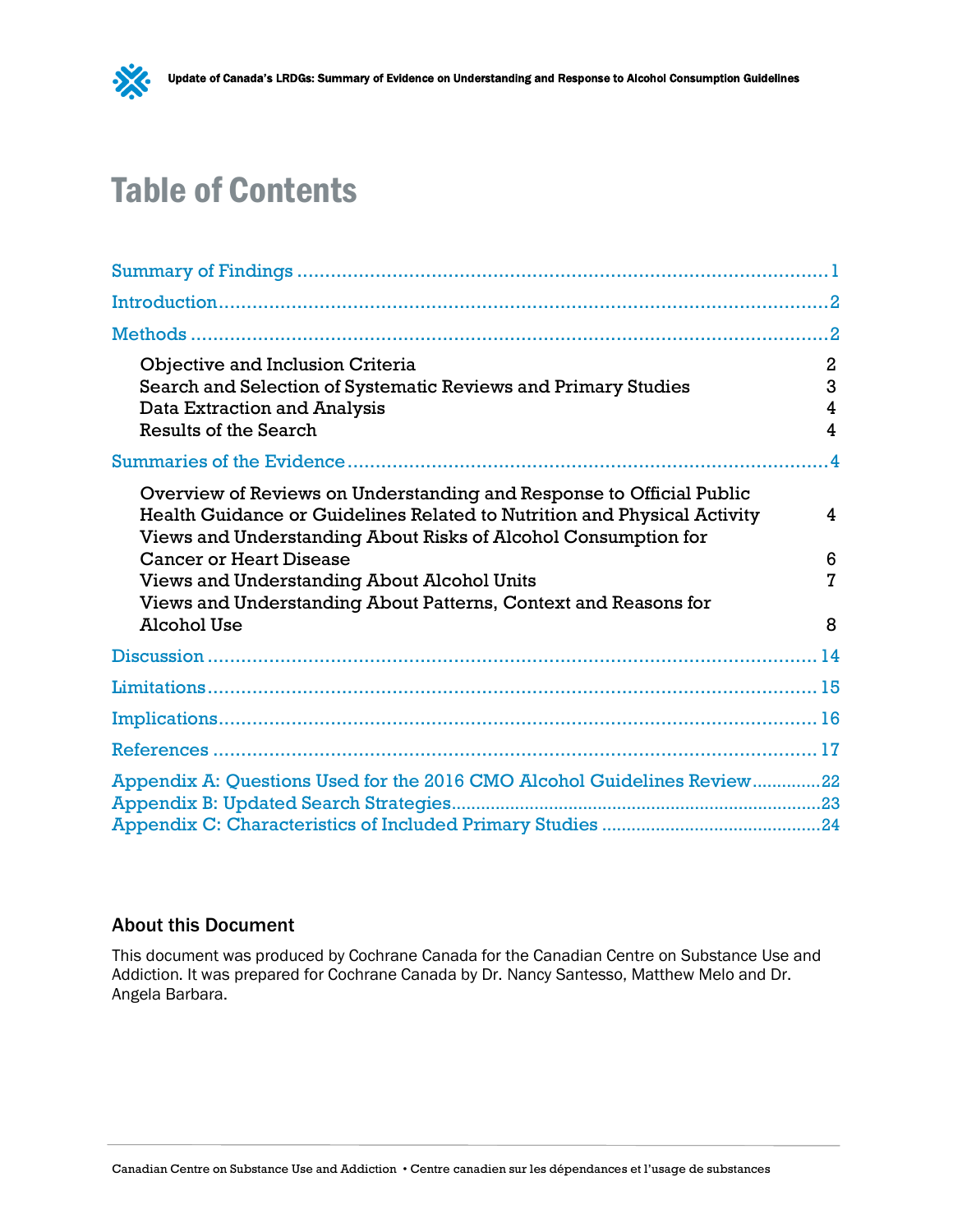

## <span id="page-3-0"></span>Summary of Findings

The information in this report will be useful to guideline developers trying to determine the acceptability and feasibility of recommendations and those creating knowledge translation products to communicate recommendations. The report can also help developers to pose the right questions to the public when developing and evaluating different products and strategies, and highlights content that may need to be addressed in those products and strategies.

#### **Key Messages**

- There appears to be little understanding among the public about what a standard drink is, and most times people overestimated the standard drink size. The public also overestimated the number of daily and weekly drinks recommended in guidelines. Typically, people indicated that those recommendations were unrealistic and did not want to count drinks.
- Views about the amount of alcohol consumption that was not sensible or that was harmful were often associated with excessive intake or "problem drinking," but people often noted that their own drinking was not a problem.
- Less than half the people who responded to surveys were aware of the harms of alcohol intake, and there was less awareness in people who drink at high or very high-risk levels. While some people were aware of the harms, they still had a positive attitude toward alcohol use, especially in social situations.
- The applicability to their own lives of guidelines generally and guidelines specifically for lowrisk drinking was questioned by the public with many reasons given for why guidelines might not be applicable. For example, individual tolerance levels and physical reactions to alcohol can differ, and the effects of different types of alcohol on an individual can also differ.
- People suggested that guidelines should include strategies to help apply the low-risk drinking recommendations, such as refusing drinks when not really wanted or eating while drinking.
- While participants in the studies indicated that a health agency should provide recommendations, they preferred advice rather than strict rules or patronizing messages.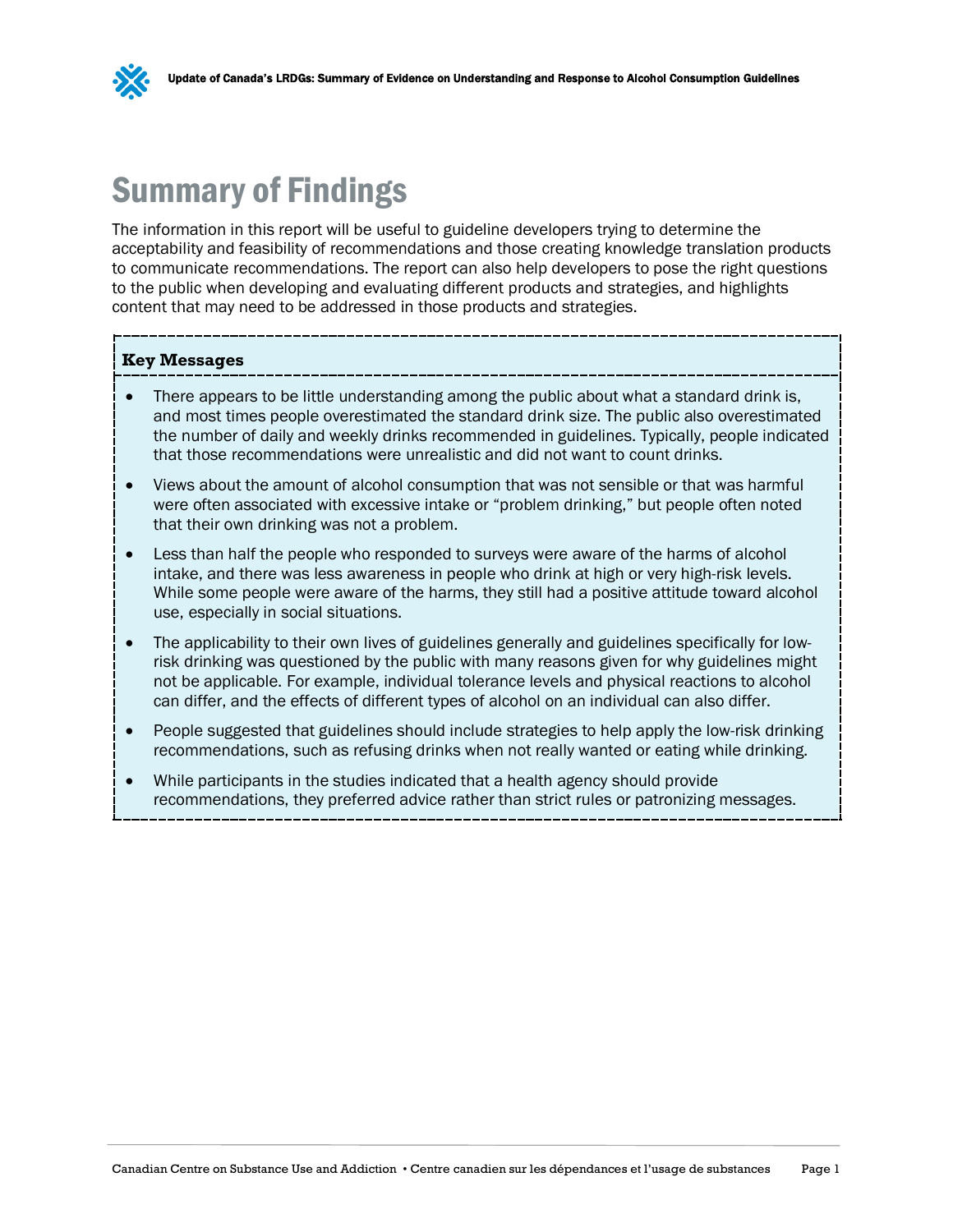

## <span id="page-4-0"></span>Introduction

Canada's first Low-Risk Alcohol Drinking Guidelines (LRDGs) were published in November 2011. The guidelines were developed under the auspices of the Canadian Centre on Substance Use and Addiction (CCSA) by an independent expert working group, with members drawn from Canadian addiction research agencies (Butt, et al., 2011). The LRDGs provided people living in Canada with advice on how to minimize relative long-term risk of serious diseases caused by the consumption of alcohol over a number of years (e.g., liver disease, some cancers) and relative short-term risk of injury or acute illness due to the overconsumption of alcohol on a single occasion. In addition, they provided specific recommendations for situations and circumstances that are especially hazardous and for which abstinence or only occasional light intake was advised (e.g., women who are pregnant or planning to become pregnant, teenagers, persons on medication). The guidelines also included tips for safer alcohol use and definitions of a standard drink.

The LRDGs are being updated using the GRADE ADOLOPMENT process, which involves the review and use of evidence and decisions from previously published guidelines to either adopt, adapt or develop *de novo* recommendations (Schünemann et al., 2017). For the update, the guideline group will use Canada's LRDGs from 2011 and guidelines and supporting systematic reviews from the United Kingdom (U.K.) and Australia (Butt, et al., 2011; National Health and Medical Research Council, 2020; U.K. Chief Medical Officers, 2016). As with these previous guidelines, evidence for benefits and harms of alcohol consumption will be used, as well as evidence for other considerations such as public values, acceptability, feasibility, equity and resources, to make recommendations about alcohol use and for the knowledge mobilization of the recommendations.

In 2016, a report was prepared for the Behavioural Evidence Expert Group for the U.K. guidelines to address these other considerations (Jones & Bellis, 2016). The report summarized the literature from systematic reviews and primary studies published from 1995 to 2012 about the understanding of and behavioural responses to alcohol consumption guidelines. At the time, there was little evidence related to alcohol guidelines. For this reason, the report also included the understanding and perspectives related to public health guidelines and labelling for other products, such as food, physical activity and tobacco. In addition, Jones and Bellis included literature about the use of alcohol and views not specifically related to guidelines. Since the publication of this report in 2016, research into the views of the public toward low-risk drinking guidelines has grown. The current report updates the earlier report based on the research published since 2012.

## <span id="page-4-1"></span>Methods

### <span id="page-4-2"></span>**Objective and Inclusion Criteria**

We conducted an update of the 2016 evidence report to summarize literature focusing on the public understanding, perceptions, views, attitudes and responses to alcohol consumption guidelines. As with the 2016 report, we covered public views and perspectives related to several factors:

- Guidelines as a support for planning or making behavioural changes;
- Understanding of risks of alcohol consumption on short- and long-term harms, such as cancer and heart disease;
- Understanding of alcohol units or standard drinks;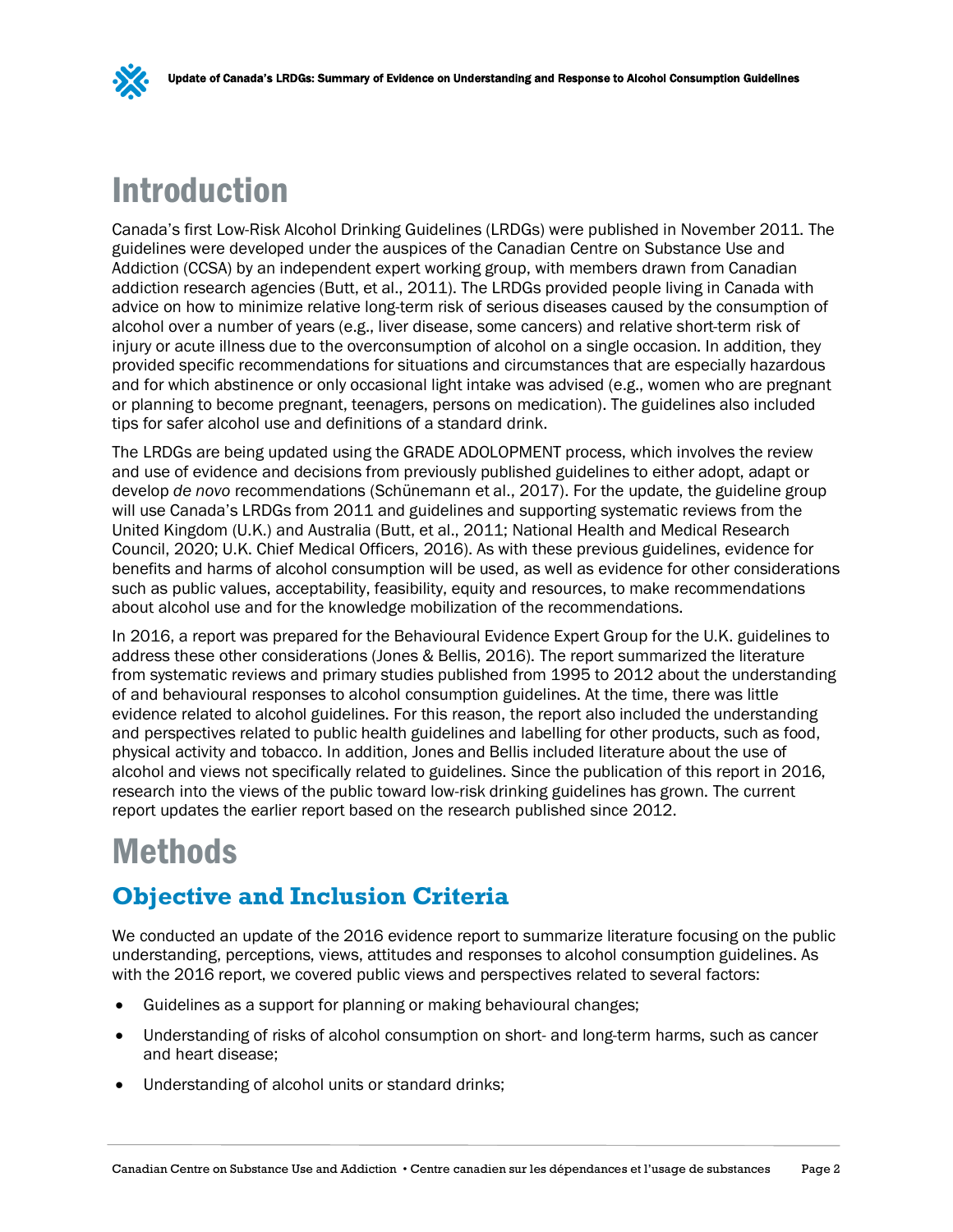

- Understanding of sensible drinking levels, frequency and patterns of drinking, and limits; and
- Perceptions of alcohol labels based on guidelines.

(See Appendix A for the questions used for the 2016 report.)

Like the 2016 report, we used a hierarchical approach to the evidence. Evidence directly addressing alcohol consumption guidelines was sought from systematic reviews, and when not available we sought evidence from primary studies directly related to alcohol consumption guidelines. When there was little evidence from those sources, we sought evidence from systematic reviews related to alcohol consumption but indirectly related to guidelines or from systematic reviews related to other public health guidelines and labelling for food, physical activity or tobacco.

If we found direct evidence for this update, we did not include the indirect evidence summarized in the 2016 report. We set a priori inclusion criteria for the individual primary studies and the studies assessed in the systematic reviews. Studies could be quantitative or qualitative, and had to address our focus. We focused on public understanding, so we did not include studies that were primarily about the perceptions of healthcare professionals (as educators and providers of care) nor about specific subgroups (such as people with mental health or substance use disorders, bowel disease or recovering from cancer). We also excluded studies measuring current alcohol consumption or awareness; experimental studies measuring the effects of interventions (e.g., warning labels, taxation or negative versus positive messaging); studies in laboratory settings; and studies about the impact of alcohol industry advertising and campaigns.

## <span id="page-5-0"></span>**Search and Selection of Systematic Reviews and Primary Studies**

We updated the search conducted for the 2016 report by first searching for systematic reviews and then for primary studies. We performed two searches in the Epistemonikos database (Appendix B). Epistemonikos regularly scans multiple health-related databases for systematic reviews, including the databases that were searched for the 2016 report. We searched for systematic reviews addressing understanding, views, responses or attitudes toward public guidelines related to nutrition, physical activity, alcohol or tobacco, and guidelines or recommendations on any topic. We used terms similar to those used for the previous search strategy, but which could be broader given the specificity of Epistemonikos to systematic reviews. We restricted the search to reviews published in the last 10 years (June 2011 to June 2021). We also examined the citations of relevant reviews for additional reviews.

We updated the search for primary studies from the 2016 report, restricting the search from 2012 to July 2021 (Appendix B). In addition, we performed a search in Google using the terms "alcohol," "guideline," "perceptions," "views," "attitudes" and "public" and reviewed the first 100 results. This search led us to institutes conducting research in alcohol consumption, and we reviewed those websites for relevant reports.

Two investigators screened the titles and abstracts of the systematic reviews and the primary studies in Covidence [\(https://www.covidence.org/\)](https://www.covidence.org/) using a piloted form to identify potentially relevant articles. They then downloaded the full text of potentially relevant articles and screened the full text.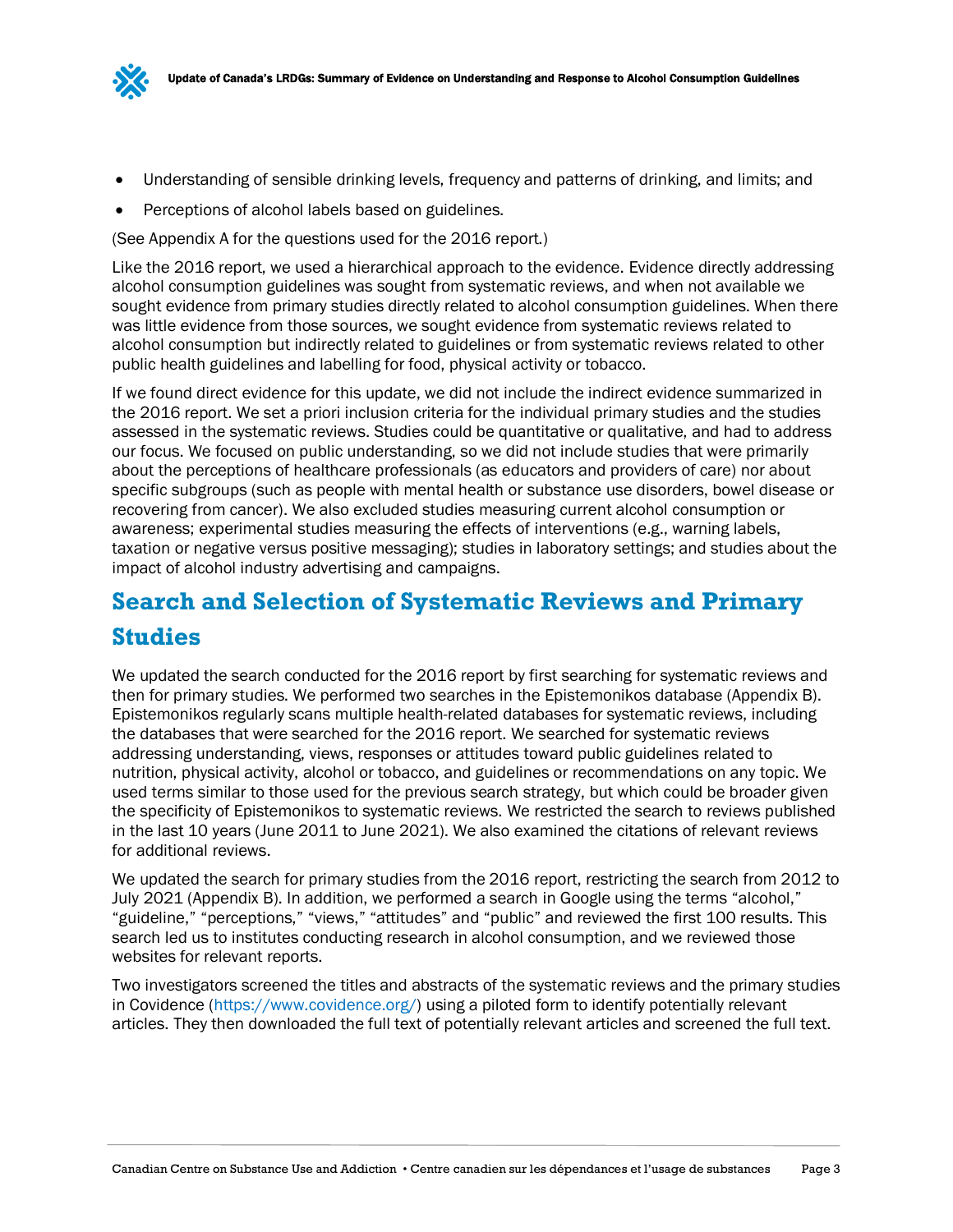

### <span id="page-6-0"></span>**Data Extraction and Analysis**

Two investigators extracted data from the included studies using a piloted Excel spreadsheet. We extracted data for the country, number of participants, methods and main characteristics of the participants, including age and sex. We extracted the terms used by the authors for sex and gender, since in most cases it was not clear how the terms were applied. We also extracted the terms used by the authors for different levels of drinking according to risk. We used a deductive approach to extract the findings of the studies and reviews based on the 2016 report and used headings for:

- 1) use of guidelines or advice
- 2) risks of alcohol consumption
- 3) risks for cancer or heart disease
- 4) alcohol units
- 5) sensible drinking
- 6) patterns of drinking (including setting)
- 7) alcohol labelling
- 8) improving consumption
- 9) other

The summaries of the evidence were drafted by one investigator and verified by a second investigator.

### <span id="page-6-1"></span>**Results of the Search**

The first search for systematic reviews in Epistemonikos resulted in 229 articles, and the second search resulted in 130 articles. We identified 28 reviews of possible relevance and, after both investigators screened the full text of the reviews, we included 13 reviews. The search for primary studies found 3,171 citations; 91 were potentially relevant and 41 primary studies were included. Appendix C provides a table of the characteristics of the included primary studies.

## <span id="page-6-2"></span>Summaries of the Evidence

## <span id="page-6-3"></span>**Overview of Reviews on Understanding and Response to Official Public Health Guidance or Guidelines Related to Nutrition and Physical Activity**

Five systematic reviews included primary studies that address how people use guidelines to support behavioural change, or studies that explore or measure public knowledge, awareness and use of public health guidelines for nutrition and physical activity. The first systematic review synthesized evidence about public and patient awareness, knowledge and attitudes toward guidelines across all topics, clinical or public health (Loudon, et al., 2014). It included 26 studies published between 2000 and 2012, with data from about 25,000 people from Canada, the United States (U.S.), the U.K., South Korea and Australia. A major theme across the studies was that participants doubted whether guidelines were personally applicable, but when applicable they felt guidelines could likely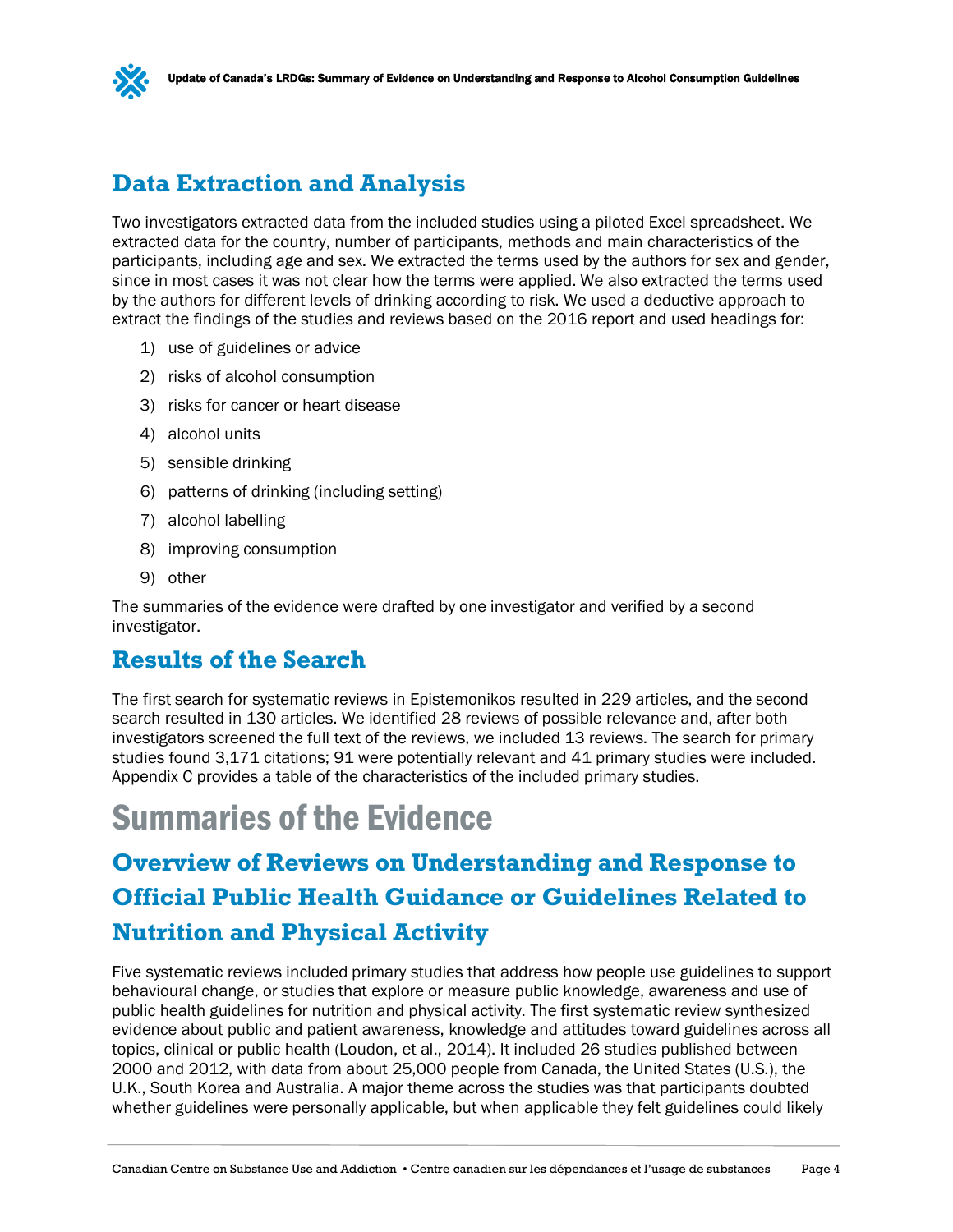help them make decisions about and manage their health. Studies found that participants wanted trustworthy guidelines and suggested that one way to ensure trustworthiness would be to receive approval of the recommendations from their doctors.

Three systematic reviews synthesized evidence related to the understanding of nutrition guidelines. One of these reviews examined research on public response to recommendations related to weight (Boylan et al., 2012). This review covered 43 articles published between 1978 and 2010 with data on individuals from the U.S., Australia, the U.K., South Africa, the Netherlands, New Zealand, Japan and Turkey. The sample sizes of the included articles ranged from 23 to 14,331. Many studies in the review found that guidelines were perceived as confusing and should be simpler. This review also found that it was important that guidelines were applicable and needed to be more tailored to the individual. However, this review found that the credibility of a guideline did not lead to its use. Individual studies reported that recommendations that could reduce pleasure may not be adhered to, and negatively framed or high-threat messages rather than positively framed messages may be more persuasive for behavioural change.

A second review used a framework of three concepts — consumer awareness, understanding and use — to examine evidence related to national dietary guidelines (Brown et al., 2011). The review included studies on individuals from the U.S., the Netherlands, Chile, New Zealand, Mexico (Baja California), the U.K., Denmark, Thailand, Grenada, China and South Africa. The authors reported some evidence of awareness of national dietary guidelines across countries and increasing awareness over time, but increased awareness did not always mean better understanding. They also reported that misunderstandings were common when nonspecific or abstract wording was used (e.g., "healthy weight") and understanding could be improved with concrete concepts. In addition, portions and serving sizes were often misunderstood, and using examples could be helpful. The authors noted that few studies measured consumer-use of dietary guidelines.

The third review synthesized evidence for population adherence to and awareness of nutrition guidelines in the U.S. (Haack & Byker, 2014). Thirty-one studies were included with samples sizes ranging from 28 to 215,000 people. Overall, the authors concluded there was adequate awareness of the guidelines, but it decreased with age. Awareness did not appear to be positively associated with adherence to the guidelines. The authors suggested the lack of association could be related to individuals not being able to apply the guidelines to their daily lives. While most people believed that guidance could help them, less than half would use the guidance to influence their diet. Individual studies showed that most people trusted the guidelines, but they did not use them to plan meals. From many studies, women were more aware of, had greater knowledge of and adhered more to nutrition guidelines than men, but the rationale for this association was not clear. The authors of one of the reviews suggested it may be related to women placing more importance on healthy behaviours in general (Boylan et al., 2012).

One systematic review was found that synthesized evidence about public knowledge and awareness of Canadian Physical Activity and Sedentary Behaviour Guidelines (LeBlanc et al., 2015). This review included six studies published between 2013 and 2014, ranging in sample size (when reported) from about 300 to 1,000 people. The evidence suggested that few people were "very familiar" with the guidelines, but after being made aware of them, almost all agreed or strongly agreed with the recommendations in the guidelines. Half of the included studies found that the participants felt that the guidelines would be important in their own lives or helpful. In one of the studies, participants asked for more clarification about how to put the recommendations into practice.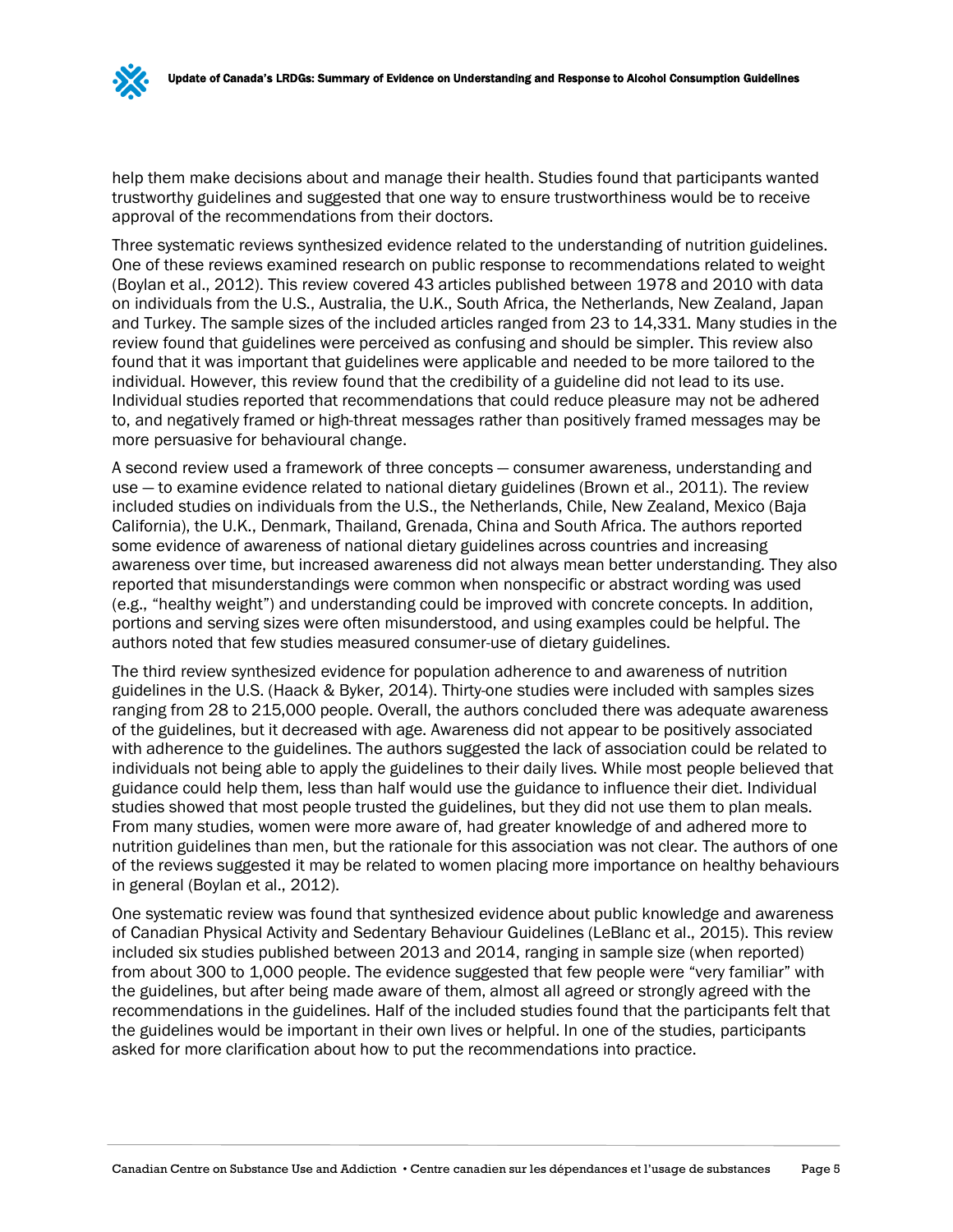## <span id="page-8-0"></span>**Views and Understanding About Risks of Alcohol Consumption for Cancer or Heart Disease**

The updated search found one systematic review that assessed awareness of the link between alcohol consumption and cancer, but it was not specifically related to the use of guidelines (Scheideler & Klein, 2018). Fifteen studies were specific to the awareness, understanding and views about the risk of cancer or heart disease and alcohol consumption guidelines. These studies are in addition to one international survey described in a 2012 report (TNS Opinion & Social, 2010).

The systematic review included 32 peer-reviewed studies from 16 countries published between 1991 and 2017 (Scheideler & Klein, 2018). None of the studies were conducted in Canada, 14 were conducted after 2010, and most of the studies included over 1,000 people. In general, awareness of the link between cancer and alcohol seemed to increase over time, with a typical range of awareness in from 20%–50% of participants in studies published after 2010. However, the authors noted one study that was conducted in the U.K. between 1999 and 2001 that revealed very low awareness: only 3% of women identified alcohol consumption as a risk factor for breast cancer. Few studies (*n* = 7) asked whether reducing intake of alcohol could reduce risk of cancer. These studies were published before 2003. Most of the studies found that about 80% of people recognized that a reduction in alcohol consumption could reduce cancer risk. The authors only noted one study in which the specific type of alcohol was perceived to have an effect on risk: beer was considered by 40% of respondents to be particularly a risk for cancer.

The authors noted some general trends in awareness by participant characteristics, but they were not consistent across all studies:

- There did not appear to be a relationship between education and identification of alcohol as a risk factor;
- Women and younger people may be more aware of the risks; and
- Greater awareness did not seem to be associated with countries with higher consumption.

A European Union survey of awareness of the adverse health risks and social effects was not included in the systematic review. This survey involved 27 member states of the European Union (TNS Opinion & Social, 2010). It found a "fairly high level of awareness" health risks of alcohol consumption in general, but awareness varied according to the risk: there was a higher awareness the risks of liver disease, "medium" awareness of the risks of heart disease, depression and birth defects and less awareness about the risks of cancer.

Since the Scheideler and Klein systematic review, additional studies have been published showing similar estimates of knowledge (Bocquier et al, 2017; Bowden et al., 2014; Buykx et al., 2015; Coomber, Mayshak et al., 2017; Martin et al., 2018; Rosenberg et al, 2018). Of note, the results of the large Global Drug Survey 2017 with about 76,000 participants from 29 countries (including Canada) was published (Winstock et al., 2020). For this study, participants were asked about different health messages, some related to the risks of cancer or heart disease associated with alcohol consumption. The authors reported that 62% of people found the message about drinking less and reducing the risks of seven different cancers was new to them. Females were more likely than males to rate the message about cancer and the message that heart disease is a major cause of death among people with heavy alcohol use as new. In addition, 40% of respondents indicated that the cancer message would make them consider drinking less.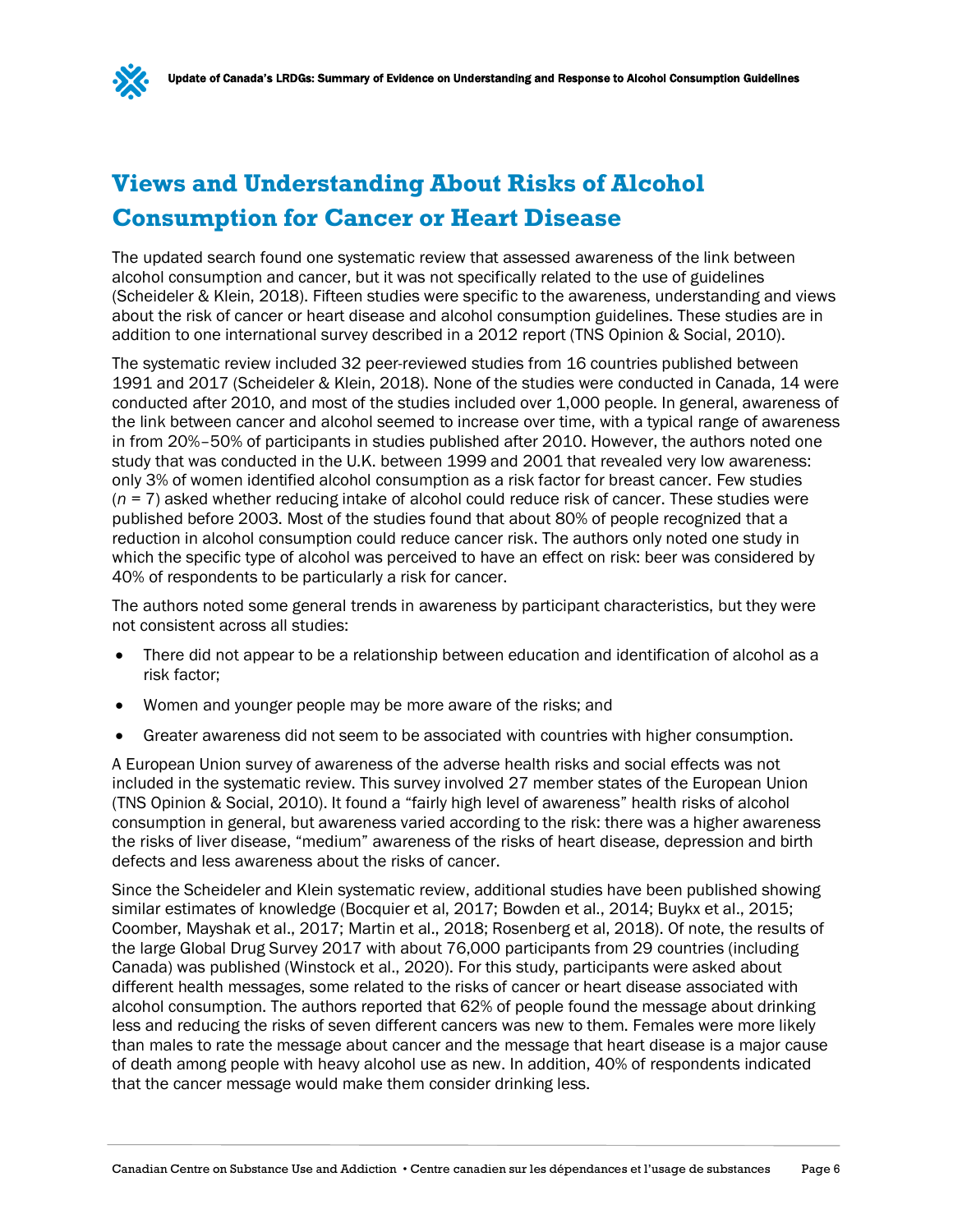A study in Canada was also published since the systematic review (Weerasinghe et al., 2020). It evaluated the use of health warning labels on alcohol. Surveys were conducted of about 1,700 adults. Before the intervention when warning labels were added, 32% of the respondents had knowledge that alcohol is a carcinogen. Another survey, also in Canada, with over 800 adults found that 25% of the participants knew that drinking alcohol can cause cancer (Vallance et al., 2020).

We found seven studies that specifically addressed understanding and views of cancer or heart disease risk and alcohol consumption guidelines or messages (Bocquier et al., 2017; Coomber, Mayshak et al., 2017; Health Research Board, 2012; Khadjesari et al., 2019; Martin et al., 2018; May et al., 2017; Meyer et al., 2019). Two studies involving focus groups or a survey found that participants may weaken or deny risk messages (Bocquier et al., 2017; May et al., 2017, 2021). The focus group study of 38 participants conducted in Australia found that participants considered cancer an unavoidable disease, and it may be futile to attempt to try to reduce the risk, including by drinking less (May et al., 2017, 2021). Similar results came from the survey conducted in France in which participants had other beliefs that may work to deny risks from alcohol (Bocquier et al., 2017).

Knowledge about the risks of specific cancers varied. In France, focus groups found that participants agreed that alcohol consumption had risks including for different types of cancers, but less for breast cancer (Santé publique France & Institut national du cancer, 2017). However, risks were often seen as related to very high consumption of alcohol and not very probable. A survey in the U.K. was conducted to evaluate a mass media campaign mounted in 2015 to increase knowledge about the risk of breast cancer and alcohol (Martin et al., 2018). The baseline data indicated that about 60% of people (*n* = 572) understood that the risk of cancer is increased with alcohol use; about 85% understood the risk for liver cancer, but only 33% for breast cancer. Similarly, focus group interviews with 35 women in Australia found that most women were not aware of the risk of breast cancer and alcohol, but they viewed alcohol as generally unhealthy (Meyer et al., 2019). In a survey of over 1,000 people in Ireland, the risks for breast and bowel cancers were also less well understood (Health Research Board, 2012). In general, participants were not aware of risks with specific types of cancer (Coomber, Mayshak et al., 2017).

Two studies addressed views about the messaging related to cancer risk (Khadjesari et al., 2019; Meyer et al., 2019). Women from focus groups in Australia suggested that messages specifically about the risk of breast cancer should provide facts and clearly describe how alcohol intake increases risk (Meyer et al., 2019). Interviews with 20 people in the U.K. found participants perceived the messages about alcohol use and cancer "inconsistent and not as strong or simple" as messages about smoking and health risks (Khadjesari et al., 2019).

### <span id="page-9-0"></span>**Views and Understanding About Alcohol Units**

We found two systematic reviews published since 2012 that addressed standard drinks and seven primary studies. One review — which included studies from Australia, the U.K., Canada, Belgium, France, Romania, Lithuania, Spain and Hungary — synthesized evidence up to January 2016 about standard drink labels, but also explored understanding of standard drinks (Wettlaufer, 2018). Most studies found that many people who drink, as well as healthcare and alcohol service workers, are unfamiliar with what a standard drink is, but many overpour a standard drink and thus underestimate their alcohol consumption. Most participants in the studies also underestimated the number of standard drinks in a container.

The other review synthesized evidence from 28 studies published up to 2016 that assessed knowledge of standard drinks and conducted free-pour assessments (Schultz et al., 2017). The studies found that individuals typically consume more than the standard drink volumes, and more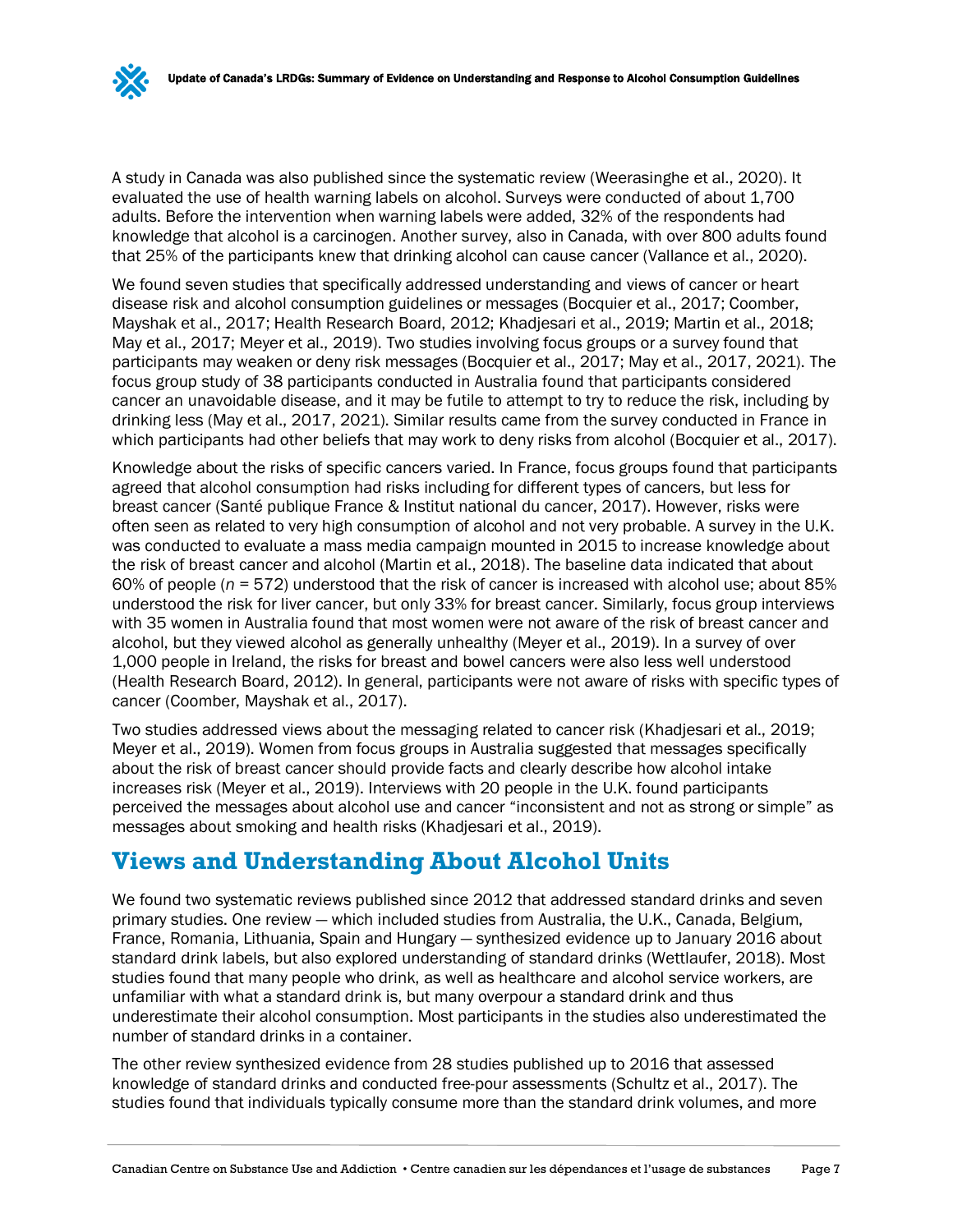than half of the free-pour assessment studies reported overpouring (11 of 18 studies). Individuals tended to overpour or identify drinks that were much more than the standard size, especially for liquor, fortified wine and malt liquor, and when using larger and wider glasses (26 of 28 studies).

We included additional primary studies that explored views and perceptions about standard drinks and national surveys about awareness of units. Although about 30% of respondents in a U.S. survey of over 1,300 people indicated they knew standard drink sizes, almost half of them could not indicate the sizes when asked (Sprague & Vinson, 2017). Similarly, a survey of about 1,000 participants in Ireland found that 40% had heard of a standard drink size, but less than 10% could indicate the size or the weekly number of drinks recommended (Health Research Board, 2012). In a survey of 559 university students in the U.K., knowledge across many questions related to the content of alcohol guidelines was low (de Visser et al., 2021). Specifically, knowledge was low for the unit content of drinks, while certainty in their knowledge was moderate. Students indicated that the guidelines for units were generally not useful and not realistic, and that more information would not be helpful. Students were generally not motivated to adhere to the guidelines, but about 72% indicated they did. In additional analyses, the authors reported that greater motivation to adhere to the guidelines was correlated with greater perceived realism and usefulness of the guidelines. Interviews with 66 adults in the U.K. found that participants measured alcohol consumption by counting bottles or drinks, not units<sup>[1](#page-10-1)</sup> (Lovatt et al, 2015). Interviews ( $n = 12$ ) and a survey ( $n = 614$ ) of younger adults in the U.K. reported that most found it difficult to determine how many units are in a drink based on the unit-based guidelines, and only 30% could accurately estimate units (Furtwangler & de Visser, 2017a, 2017b). In addition, respondents to the survey indicated on average that they seldom or never counted units or used the guidelines to monitor their intake (Furtwangler & de Visser, 2017a). This was true in the focus groups conducted in France where participants mainly gauged drinking by feelings and not by counting drinks (Santé publique France & Institut national du cancer, 2017). If considered, units were typically measured by the size of glass, but the authors noted that some, especially older men, refused to count the number of glasses.

### <span id="page-10-0"></span>**Views and Understanding About Patterns, Context and**

### **Reasons for Alcohol Use**

We found one systematic review of six qualitative studies of views about alcohol consumption among men ages 45 to 60 years old in the U.K. (Parke et al., 2018) and another review exploring sensible drinking (Muhlack et al., 2018). We also found 27 studies (mainly surveys) that addressed understanding and views about patterns of alcohol consumption. We have presented the findings focusing on patterns of alcohol use as well as context and reasons for drinking alcohol. Findings were typically explored in relation to harms and risks.

### *Patterns of Alcohol Use*

### **Levels of Alcohol Consumption**

The systematic review of acceptable drinking levels synthesized 20 qualitative studies in adults aged 30 to 60 years up to 2015 in the U.K., Scotland, England, Norway, Australia and Japan (Muhlack et al., 2018). It found that acceptable drinking was considered *respectable* drinking, which was defined as appropriate for a person's stage of life or age. Acceptable was when a person could still

<span id="page-10-1"></span><sup>1</sup> Units are a fundamental concept used in U.K. alcohol guidelines. One unit is 8 grams (g) of alcohol, the equivalent to 10 millilitres (ml) of pure alcohol, which is the amount of alcohol the average adult can process within an hour.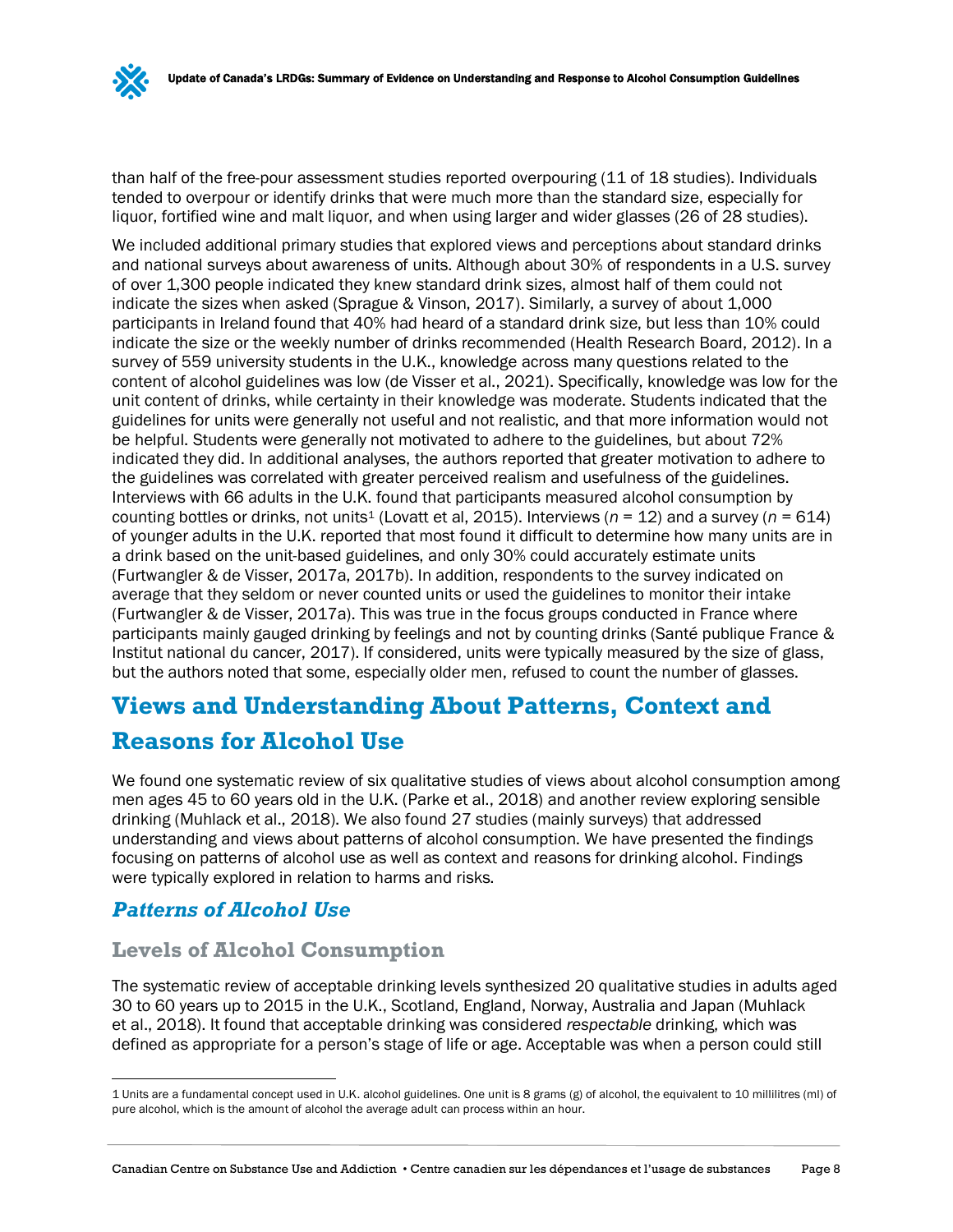meet their work and home responsibilities after drinking, and would not display drunken behaviours. Studies indicated that older people would need to consider their ability to handle alcohol and would likely drink less depending on their ability. The included studies found that acceptable drinking was also defined by the setting and context: a larger consumption of alcohol occurred when out of the house and during informal events that were not work related or when work was finished.

Regarding levels of consumption, a survey in Australia of over 11,000 people found that about half the sample responded that they did not know about the level of consumption that equated with low risk; more women and adults older than 60 years responded that they did not know (Chapman et al., 2020). A U.K. survey of 972 participants found that just over 70% agreed that there is no safe level of drinking (Rosenberg et al., 2018). Interviews with 48 young adults in Australia who drink found that there was a lack of understanding about what was a harmful intake of alcohol (Pettigrew, Biagioni et al., 2016). Regarding perceptions of limits, interviews and focus groups of 60 Australian young adults found that the "personal limits" that were often mentioned would be dictated by their own alcohol tolerance levels. In addition, they believed that the higher the tolerance level, the fewer the negative short-term consequences that would occur (Biagioni et al., 2017).

Two studies evaluated public responses to draft low-risk alcohol guidelines: one in Australia (Wilkinson, 2012) and the other in the U.K. (Stautz et al., 2017). The first study was published in 2012 and reported on the public comments received in 2007 on draft alcohol guidelines in Australia (Wilkinson, 2012). Twenty-eight individuals, as well as individuals on behalf of organizations, made comments wanting stricter messages about daily or weekly drink limits and that no level of drinking is safe. In the second study, tweets were assessed in response to public consultation for guidelines in the U.K. in January 2016, of which 1,709 were from members of the public (Stautz et al., 2017). Most tweets did not express a sentiment toward the guideline. However, after dividing the tweets into themes, the authors indicated that more themes were unsupportive (61% from the public). The most common theme involved comments to support or encourage people to drink, and the authors included quotes for "not drunk enough" and "getting smashed." The other top themes were disagreement with and ignoring the guideline and that the guideline limits do not consider the pleasure alcohol can provide. In this study (Stautz et al., 2017) and another study of 30 people in Denmark (Jarvinen, 2012), participants questioned the science behind the limits, and additionally questioned why limits are different across guidelines and in other countries.

The level of alcohol was often considered in association with whether it was problematic. A study of interviews of 20 primary care patients in the U.K. reported that participants claimed "they would cut down if their doctor advised them to; however, they were told their drinking was not a problem and were therefore happy to continue" (Khadjesari et al., 2019). The systematic review of qualitative research in men ages 45 to 60 years old in the U.K. and other studies from Denmark, Canada and France also found that participants referred to "problem drinkers." The review found studies where participants talked about other people who had "problematic drinking," but their own drinking as unproblematic (Parke et al., 2018). The study with 30 participants from Denmark found a similar reference to "problem drinkers" who need alcohol every day, but that participants did not identify with that group (Jarvinen, 2012). Older adults in focus groups in Canada noted that drinking can be a problem and harmful (Canham et al., 2020). Participants in focus groups in France noted that problem drinking was about drinking alone without consideration of amount (Santé publique France & Institut national du cancer, 2017).

There were few studies that specifically addressed perceptions about the number of drinks people could have per day or per week according to the guidelines. Interviews with 12 university students in the U.K. reported that they agreed with having at least two alcohol-free days a week, but not with the number of daily drinks because they would not be able to reach "their goal of getting drunk on a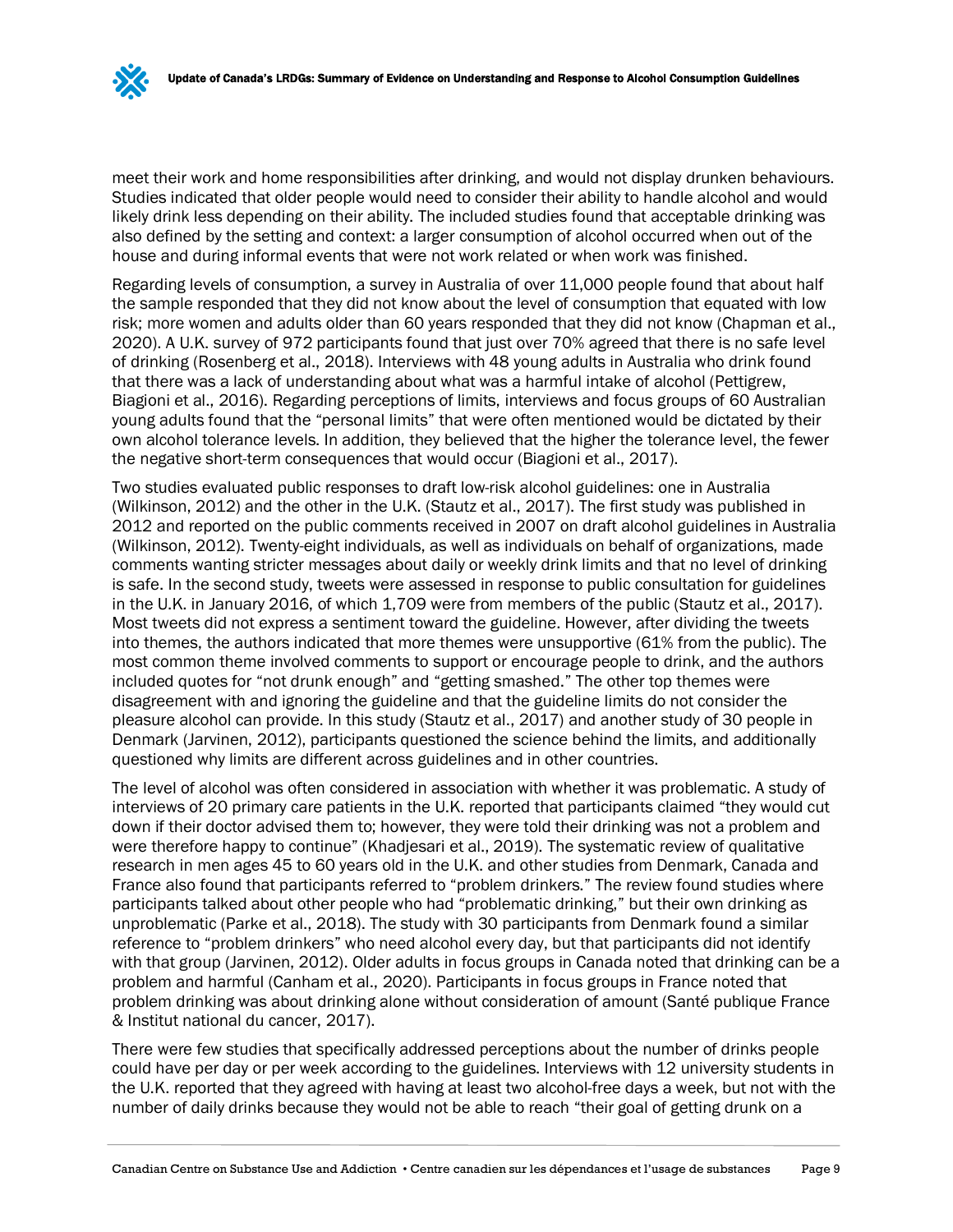night out" (Furtwangler & de Visser, 2017b). Similarly, in focus groups of 66 people in the U.K., the daily drinking guidelines (2-4 units; 1 unit = 10 ml/8 g ethanol) were seen as realistic for people who drank every day, but not for people who only drank on weekends (Lovatt et al, 2015). A similar study of 20 interviews with people in the U.K. also found a difference in perceptions of daily versus weekly drinking: binge drinking in younger adults was perceived by older adults as concerning, and daily drinking of a bottle of wine by older adults was perceived by younger adults as concerning (Khadjesari et al., 2019).

More studies evaluated knowledge of recommendations for daily and weekly number of drinks. A large national survey of over 150,000 respondents was conducted between 2001 and 2016 in Australia (Islam et al., 2019). The survey found that 56% of people overestimated the number of drinks a person can consume daily to avoid harm, with females showing better knowledge, heavy drinkers showing less knowledge. Younger people from 2007 to 2010 were more likely than older people to overestimate the number of drinks (Livingston, 2012). Slightly fewer people overestimated the maximum number of drinks to reduce the risks of short- or long-term harms in a different survey of about 1,000 people in Australia (Coomber, Jones et al., 2017). About 70% estimated at or below the number, and overestimation related to the number of drinks occurred more often in men. Again, people with high-risk alcohol use were less likely to provide an accurate estimate, but the survey also found that higher education was related to accurate estimates. People drinking above guidelines in another Australian survey of 1,255 people were also less likely to know the recommended number of drinks (Cotter et al., 2013). They were also less likely to agree that regular moderate alcohol consumption may lead to serious health consequences over the long term, compared with people who did not drink or drank below the guideline limits. Another survey of over 5,550 older adults in Australia found that more than half of the respondents overestimated by one standard drink the mean number of drinks an adult could drink every day for many years without adversely affecting their health (Chapman et al., 2020). Similarly, in a U.K. survey of over 11,000 people from 2001 to 2016, about 30% of respondents overestimated the limit of drinks per week (Holmes et al., 2016). This same survey between 2015 to 2017 asked almost 17,000 participants about capability, opportunity and motivation to stay within limits (Stevely et al., 2018). It found that about 85% of respondents would find it easy to drink within the limits because their lifestyle makes it easy, but that only 25% track units or are concerned about drinking more units than what is good for them. In a survey of 559 university students in the U.K., knowledge was low for maximum number of units and alcohol-free days per week. Certainty in their knowledge was moderate (de Visser et al., 2021).

### **Excessive or Binge Drinking**

The systematic review of men aged 45 to 60 years in the U.K. found that drinking with the intention of getting drunk was identified in many of the included qualitative studies (Parke et al., 2018). Participants reported a need to "feel out of control, or to let off steam, and getting drunk was a means of achieving this." Drinking in this age group was "civilized" and different from youthful drinking, which was done by those with less experience and lower alcohol tolerance. The participants perceived that the goal of youthful drinking was to "get drunk quickly," which increased aggression and caused public nuisance. In contrast, a survey of adolescents in Australia found that 50%–85% of adolescents stated that binge drinking is harmful, foolish, bad, unpleasant and unenjoyable (Jones et al., 2016). Only 2%–11%, described binge drinking as enjoyable, pleasant, good, wise or beneficial. Similarly, 87% of young adults in the U.K. — primarily in university — indicated that exceeding alcohol thresholds was "an entirely negative physical and affective state" (Burgess et al., 2019). Another study of interviews with 30 participants in Denmark found that although guidelines indicate never to binge drink, participants indicated that occasional binge drinking is a part of socializing and would not start counting drinks (Jarvinen, 2012).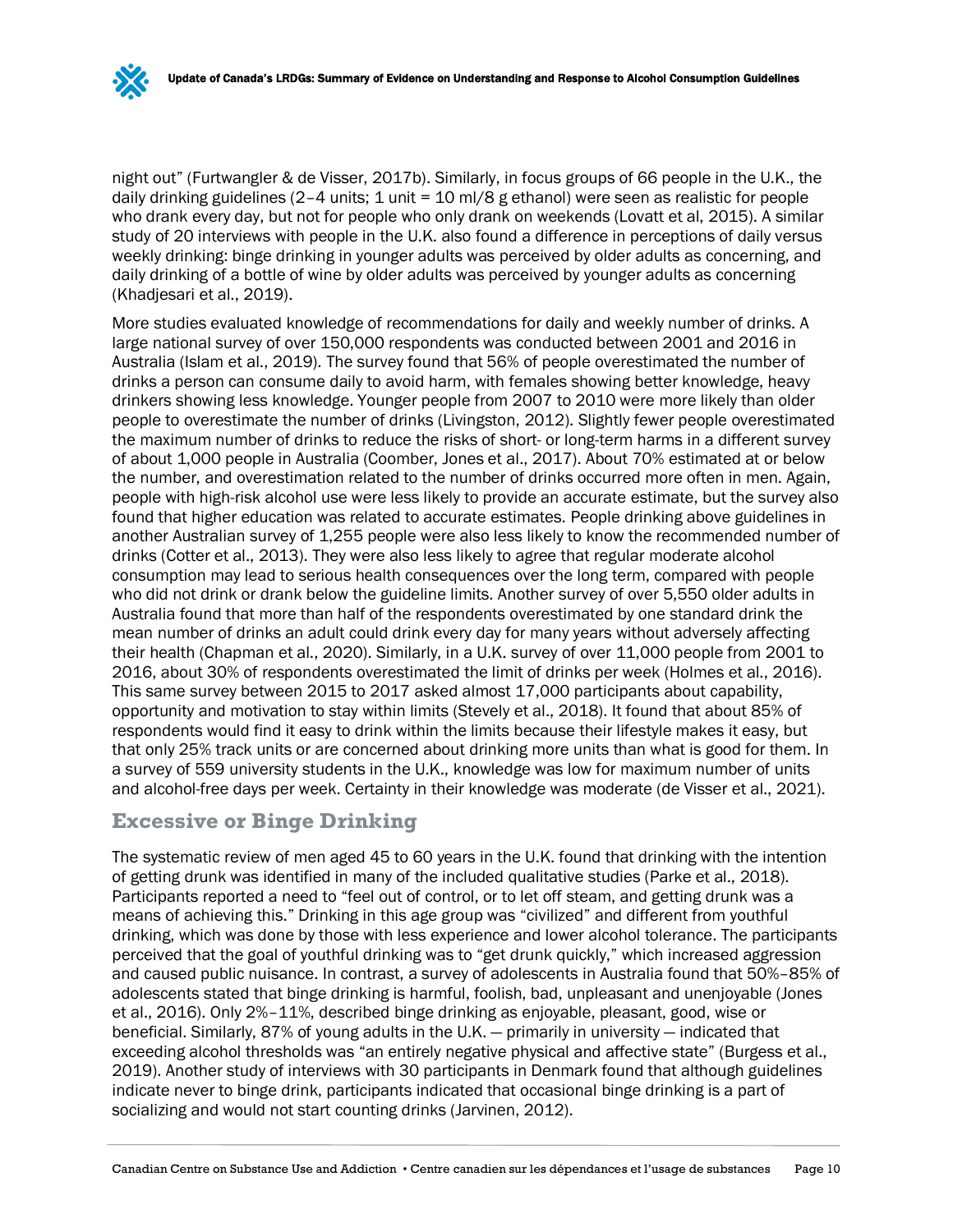Studies also addressed whether excessive or binge drinking is associated with harms. A survey in Canada of 1,662 adults of legal age to purchase alcohol found that 93% believed that drinking in excess (above the current LRDGs) puts them at risk of short-term injury and harm. About 96% said they believed that drinking in excess puts them at long-term risk for health problems. Men were half as likely as women to agree that drinking puts them at long-term risk for health problems (McNally et al., 2019). A survey in France of 3,348 individuals found that only 28% of respondents agreed that "alcohol is dangerous only when you are drunk" (Bocquier et al., 2017). There were two surveys conducted in Australia reporting on perceived harm of alcohol in general, and actual intake with perceived harm. The first survey included 1,061 people and found that people drinking at high-risk levels were less likely to respond with "probably" or "definitely true" to potential harms of drinking compared to people drinking at low-risk levels (Coomber, Jones et al., 2017). The second survey included 2,168 people who consumed alcohol at least twice a month (Pettigrew, Jongenelis et al., 2016). This study found that 80%–90% were aware of harmful effects when pregnant, operating machinery or driving. About 50%–70% were aware that alcohol intake has unfavourable health effects such heart disease, hypertension, cancer, stroke and liver damage. However, only 50% of people with alcohol intake at high or very high-risk levels considered their drinking to be somewhat or very harmful. Studies of young people in the U.K. found that few referred to long-terms harms and thought they did not need to think about long-term health because they were young (Furtwangler & de Visser, 2017b; Burgess et al., 2019). In Ontario, a survey of students reported that the perceived risk associated with binge drinking has remained stable since 2011 (Boak et al., 2020).

### **Protective Behavioural Strategies**

Further analysis of the survey in Australia of 2,168 people who consumed alcohol at least twice a month was conducted to determine how often protective behavioural strategies are used to reduce alcohol-related harms (Jongenelis et al., 2016). Such strategies include eating while drinking, counting drinks, refusing drinks or alternating drinks with non-alcoholic beverages. The study found that respondents sometimes use the strategies, with less than half using them often or always; and lower consumption was related to greater use of strategies. The authors noted that "refusing drinks when you really don't want it" was most strongly related to lower consumption. However, use of strategies was not related to beliefs in the long-term effects on health, but it was related to belief in more immediate harmful effects. In addition, females tended to use the strategies more often than males. Focus groups in France found that people used similar strategies based on physical signs but only to pause drinking until feeling well enough to continue (Santé publique France & Institut national du cancer, 2017).

### **Context and Reasons for Drinking Alcohol**

The systematic review of qualitative studies of men ages 45 to 60 years in the U.K. found that a key reason for drinking was to relax or to "escape from everyday routines." However, the authors noted that people may not be able to distinguish between using alcohol to relax versus to cope. Alcohol was also perceived as part of socialising, having fun and building friendships (Parke et al., 2018).

With respect to setting, the systematic review also found drinking in pubs or bars was an important part of socializing and sharing problems, and good for mental health (Parke et al., 2018). A study reviewed in the earlier report on drinking behaviours in the U.K. (Jones & Bellis, 2016) found that about two-thirds of participants drank at home. Many people who drank more than the weekly limits considered it "unremarkable" (Valentine et al., 2007). A report of a survey of over 1,000 people in Ireland stated that drinking in licensed premises decreases with age from 95% of those ages 18 to 24 years to 80% for those ages 65 years and older (Health Research Board, 2012). In the U.K.,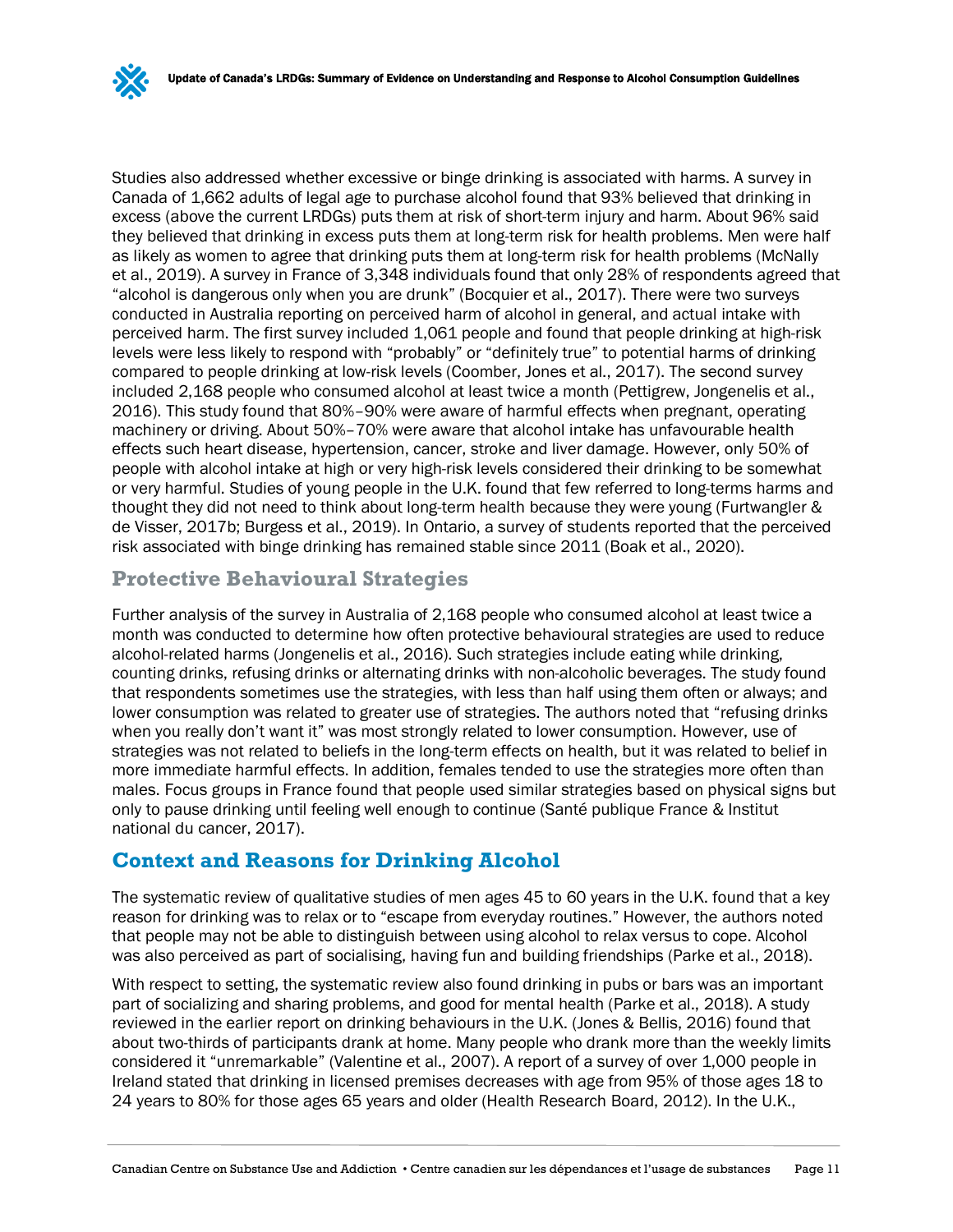drinking at home or family functions meant a lower threshold for drinking compared to going out as there was concern about how they would be judged (Burgess et al., 2019).

### **Views and Understanding About Adherence to Alcohol Consumption Guidelines and How to Improve Adherence**

Two studies reported that participants felt knowledge of guidelines alone could change alcohol consumption. About 43% of adults from Prince Edward Island who filled out a survey believed that knowledge of Canada's Low-Risk Alcohol Drinking Guidelines would change how much Islanders drink (McNally et al., 2019). The other study reported that only 7% of 972 adults in the U.K. who drank alcohol were "planning on cutting down" after the release of the new U.K. guidelines in 2016 the U.K., while one-third (33%) planned to always, often or sometimes use the new guidelines to keep track of their own drinking (Rosenberg et al., 2018).

Seven studies found that participants felt that guidelines were not applicable to their situations. Interviews of 20 participants in the U.K. reported that low-risk drinking guidelines were not relevant to them and they could decide what was an acceptable level of drinking based on how it would impact their life (Khadjesari et al., 2019). The focus groups conducted in France found that participants also thought that guidance may not make sense for individuals since there are so many types of alcohol and people react differently to it (Santé publique France & Institut national du cancer, 2017).

Another study interviewed 30 participants in Denmark, defined by the study as working- to upperclass, to explore whether people could relate to the limits for safe drinking from the National Health Board (Jarvinen, 2012). Middle- and upper-class participants understood and were willing to follow the guidance, but they did not need "health agencies to interfere" with their drinking. No participants stressed the importance of limits to reduce health risks but instead focused on the positive aspects and cultural and social importance of drinking. As a consequence, the authors suggested that it may not be helpful for guidelines to focus on risk to change behaviour.

Interviews with 12 university students and a survey of a further 614 university students in the UK found that participants were not motivated to adhere to the guidelines as they did not feel concern about how much they were drinking. They did not think the unit-based guidelines applied to their patterns of drinking. Based on the survey results, they were slightly motivated and found the unitbased guidelines moderately useful (Furtwangler & de Visser, 2017a, 2017b). Similarly, in a focus group study of older adults in Canada, the participants questioned whether low-risk drinking guidelines would make much difference to the lives of older adults, as it would likely not make sense to ask an older person to change their habits (Canham et al., 2020). However, the comments were qualified by whether the person had a health problem. Participants in this study also noted that guidelines should not be seen as strict rules, and instead it should be possible to incorporate them into a one's life in "personally negotiated ways." People younger than 25 in focus groups in the U.K. also suggested that guidelines should provide advice and leave choices about alcohol consumption to individuals (de Visser et al., 2013).

Participants in three studies provided suggestions about messaging for low-risk drinking guidelines. The study in which university students from the U.K. were interviewed found that most participants felt that messaging about the risks of alcohol consumption could be similar to messaging about smoking and focus on the harms to individual health (Furtwangler & de Visser, 2017b). Interviews with 20 people in the U.K., also compared messages about smoking versus alcohol, and indicated that messages about alcohol use and cancer were "not as strong or simple" (Khadjesari et al.,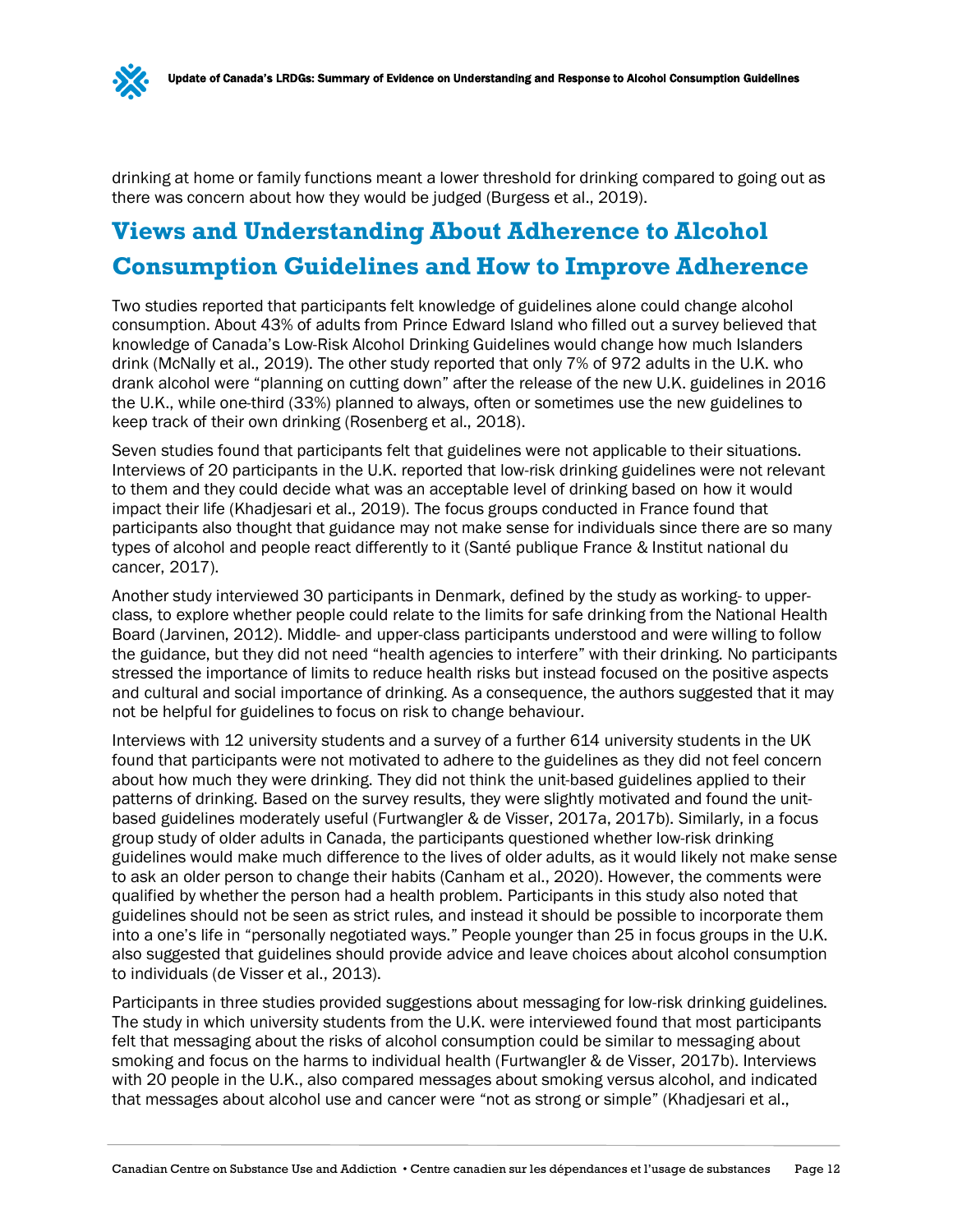2019). Based on focus groups with people younger than 25 years, the study reported that they also felt that negative health consequences should be conveyed, particularly those related to body image for females. However, participants observed that extreme consequences are likely less common than campaigns suggest, and issues of problem drinking would not be personally relevant (de Visser et al., 2013). Similar suggestions were made by 74% of 4,000 participants in a U.K. survey who indicated they would be more likely to follow low-risk guidelines if the risk of developing disease, particularly dementia, was conveyed (Jones et al., 2019). Participants (*n* = 35) from Australia who were interviewed also suggested that messages should focus on negative short-term effects of alcohol (e.g., mood, next-day effects), effects on appearance (e.g., weight) and effects on memory (Meyer et al., 2019). Two studies also addressed views about the messaging related to cancer risk (Khadjesari et al., 2019; Meyer et al., 2019). Women from focus groups in Australia suggested that messages about the risk of breast cancer should provide facts and clearly describe how intake increases risk (Meyer et al., 2019).

We found one systematic review and seven primary studies that provided a greater understanding of how alcohol warning labels in association with guidelines and messages are perceived by the public. Published in 2012, the review included 10 studies primarily published before 2000 and in the U.S. and focused on perceptions of alcohol labels by adolescents (Scholes-Balog, 2012). It found that studies consistently reported that health labels increased recognition of the health risks of alcohol but might not change beliefs.

In general, the studies found that adolescents perceived alcohol labels and the messages positively and as believable. However, the authors noted that there was little research to conclude whether the positive perceptions could be sustained over time. Most of the primary studies found that half or more of the participants agreed that alcohol products should be labelled (Buykx et al., 2015; Coomber, Jones et al., 2017; Health Research Board, 2012; Schoueri-Mychasiw et al., 2020; Vallance et al., 2018; Vallance et al, 2020). In Yukon, Canada, 36 interviewees found the information on the labels as new, useful and important. They felt the labels had the potential to inform people who drink about the risks of alcohol consumption and to influence the decision to purchase alcohol as a product that may have an impact on health (Vallance et al., 2018).

There were some suggestions from the studies about what types of information should be included on labels. About 50% of 800 participants in a survey in Canada agreed that health warnings should be included with standard drink information, and about 30% agreed that drinking limits should be included (Vallance et al, 2020). The Ipsos survey in Ireland of 1,000 people found that 80%–100% supported labels including information on alcohol strength, the number of calories, alcohol-related harms and the ingredients (Health Research Board, 2012). In contrast, half of the 12 university students interviewed in the U.K. found that information about units on labels did not help them to understand units or motivate them to monitor their alcohol intake (Furtwangler & de Visser, 2017b).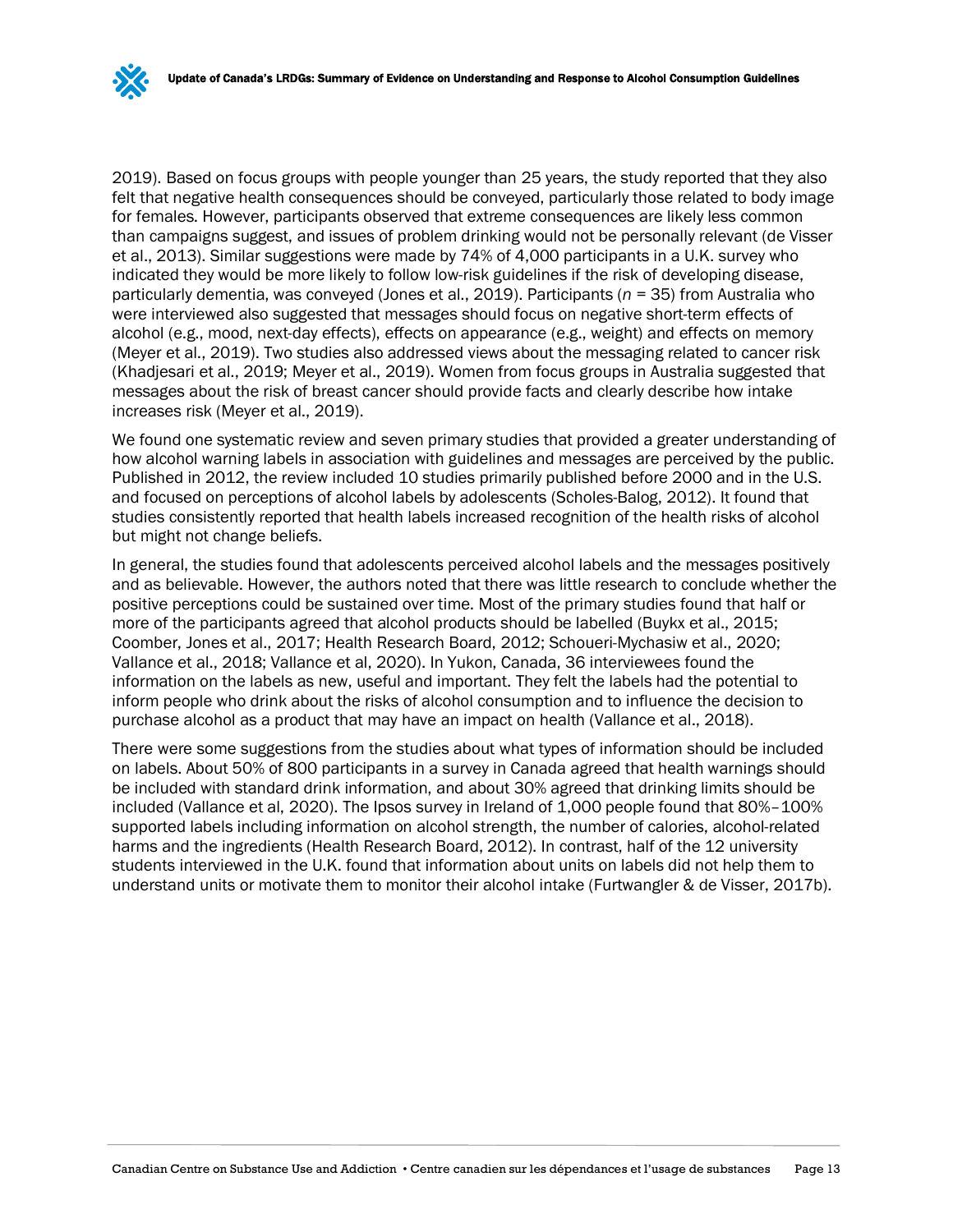

## <span id="page-16-0"></span>**Discussion**

The principal aim of this review was to identify and summarize public understanding, perceptions, views, attitudes and responses to various low-risk alcohol drinking guidelines from around the world. We found 13 reviews and 41 studies, and four key areas for public views and understanding emerged:

- 1. Risks of alcohol consumption for cancer or heart disease;
- 2. Alcohol units;
- 3. Patterns, context and reasons for alcohol use; and
- 4. Adherence to alcohol consumption guidelines.

Although we separated the findings into these areas, there is considerable overlap. We present them together in the following discussion to better understand how this information can be used to develop recommendations for the updated Low-Risk Alcohol Drinking Guidelines and their knowledge mobilization.

There appears to be little public understanding about what a standard drink is and most times people overestimated the standard drink size. The systematic reviews of public health guidelines for nutrition made similar conclusions: participants had difficulty with portion sizes and servings, and visual examples may help.

The public also overestimated the number of daily and weekly drinks recommended in guidelines, and overestimating appeared more common in people who were drinking at high- and very high-risk levels, as well as in males. A common issue in the studies was how realistic the guidelines were. Some studies indicated that the daily and weekly amounts were unrealistic, especially for weekend drinking, while other surveys found that a large majority would find it easy to drink within the limits. There also appears to be some confusion about what is harmful, exceeding a daily amount often or exceeding a weekly amount.

Regardless of the misunderstandings about size and amounts, a consistent finding across studies was that people did not count drinks and may not count drinks in future. This finding raises the question as to whether the concern about people understanding a standard drink size and number of drinks is more important to address than promoting an awareness about keeping track of drinks.

There was consistency across the literature that the public understands there is a link between harms, whether short or long term, and alcohol consumption. There appeared to be some agreement across studies that more immediate harms (e.g., drinking and driving) were better known than long-term harms (e.g., cancer, heart disease). A comprehensive review of studies found that awareness about the link between cancer and alcohol consumption was generally low, from 20%–50% since 2010.

When explored, most studies found that participants understood that reducing alcohol consumption could reduce the risk of cancer, although the link with breast cancer may be less well understood. It seems the association may not be perceived at lower intakes of alcohol, since much of the literature found that participants often linked harms with excessive or high alcohol intake. In contrast were findings that people who drink at high- or very high-risk levels appeared less likely to identify that their drinking was associated with greater harm. Nonetheless, many studies found that participants did identify that excessive drinking may be related to greater harms.

Many studies suggested a lack of insight by people about their level of drinking or about the definition of excessive alcohol consumption. Studies often reported that participants distanced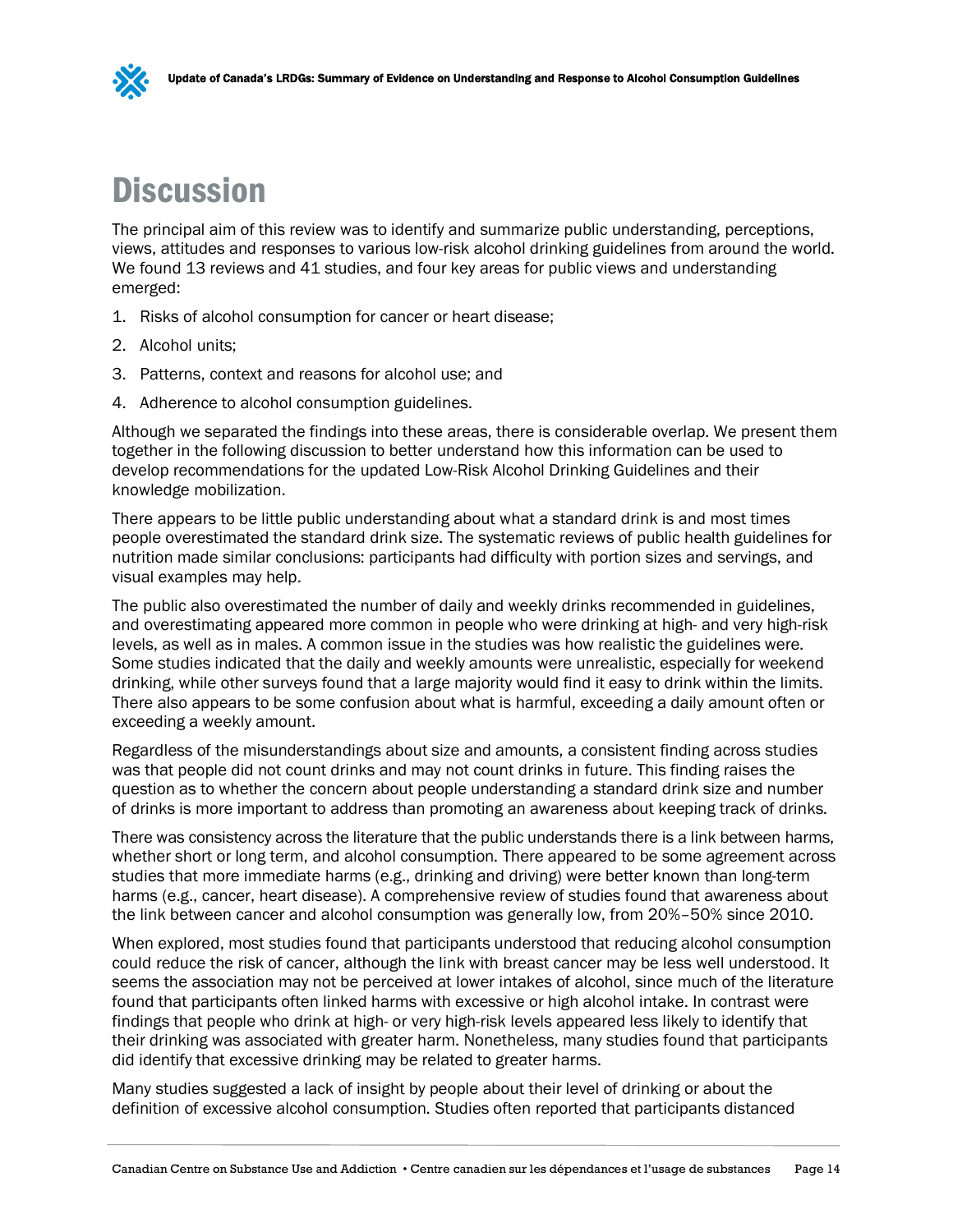themselves from the issue or identified other people as "problem drinkers," but did not feel their own drinking was a problem. Excessive or binge drinking was defined as a severe problem and few identified with it. Excessive drinking meant someone needed alcohol every day, someone who drank alone, or someone who did not consider the amount of alcohol they consumed. Excessive drinking was perceived often as harmful and unpleasant, although one study found that occasional binge drinking was part of socializing. Given that people did not consider themselves as "problem drinkers," it is not clear whether people would consider themselves at risk of harmful effects or think that guidelines warning about these risks would be applicable to them.

This concern by people that guidelines may not be applicable to them was identified in the review of public attitudes toward all types of guidelines and specifically toward alcohol guidelines. Many reasons were offered for why recommendations for low-risk drinking may not be applicable to individuals and would need to be personalized. Participants in the studies suggested that personal tolerance levels to alcohol may be different, and that limits need to be set according to individual effects or feelings and be dependent on whether the person had other health problems. Additionally, limits were thought to vary depending on the type of alcohol consumed and usual patterns of drinking. Changing drinking habits, particularly in older adults, was also seen as not likely to be effective. Alcohol continues to be viewed positively in social situations as a means to unwind and have fun with friends when going out or at home, and as a way to distinguish between work and relaxation. Because of these attitudes, adhering to recommendations was viewed as a personal decision that needed to be fit into or tailored to personal lives.

There are some inconsistencies across studies and reviews addressing alcohol or other public health guidelines about how to improve perceptions of low-risk drinking guidelines. One consistent finding appeared to be that recommendations and messaging from organizations and agencies were expected. But the messaging should not be patronizing and should be framed as advice, rather than as strict rules. To again address issues of applicability, individuals wanted information presented so they could make their own decisions and incorporate guidelines into their lives as they saw fit.

Few studies addressed if and how strategies could be provided to help people use the recommendations. Some strategies were mentioned by participants, such as refusing drinks when not really wanted or eating while drinking. However, it might be necessary to clarify the purpose of strategies, as participants in one study indicated that the strategies were used not to limit intake but to ensure consumption could continue over a long period.

There was inconsistency about how to frame messages, particularly about harms. Some studies indicated negative framing could have more impact on behaviours, but other studies indicated positive framing might be more successful. The studies provided some information about perceptions of health warning labels on alcohol products. In general, this type of information was viewed positively and most participants appeared to support its use, with the exception of information about units, which again was not perceived as useful.

# <span id="page-17-0"></span>Limitations

This review provides information about how the public understands low-risk alcohol drinking guidelines, what they consider when hearing messages about the guidelines, and how the guidelines can be used. The goal was to find evidence that directly addresses these topics specific to alcohol consumption guidelines. In 2016, there was little direct evidence, but this review has shown there is a growing body of literature. Given the topic area, we limited our inclusion criteria to qualitative research, typically from focus groups and interviews, but we also included surveys that asked questions about perceptions, views and attitudes. While qualitative research is ideal to inform the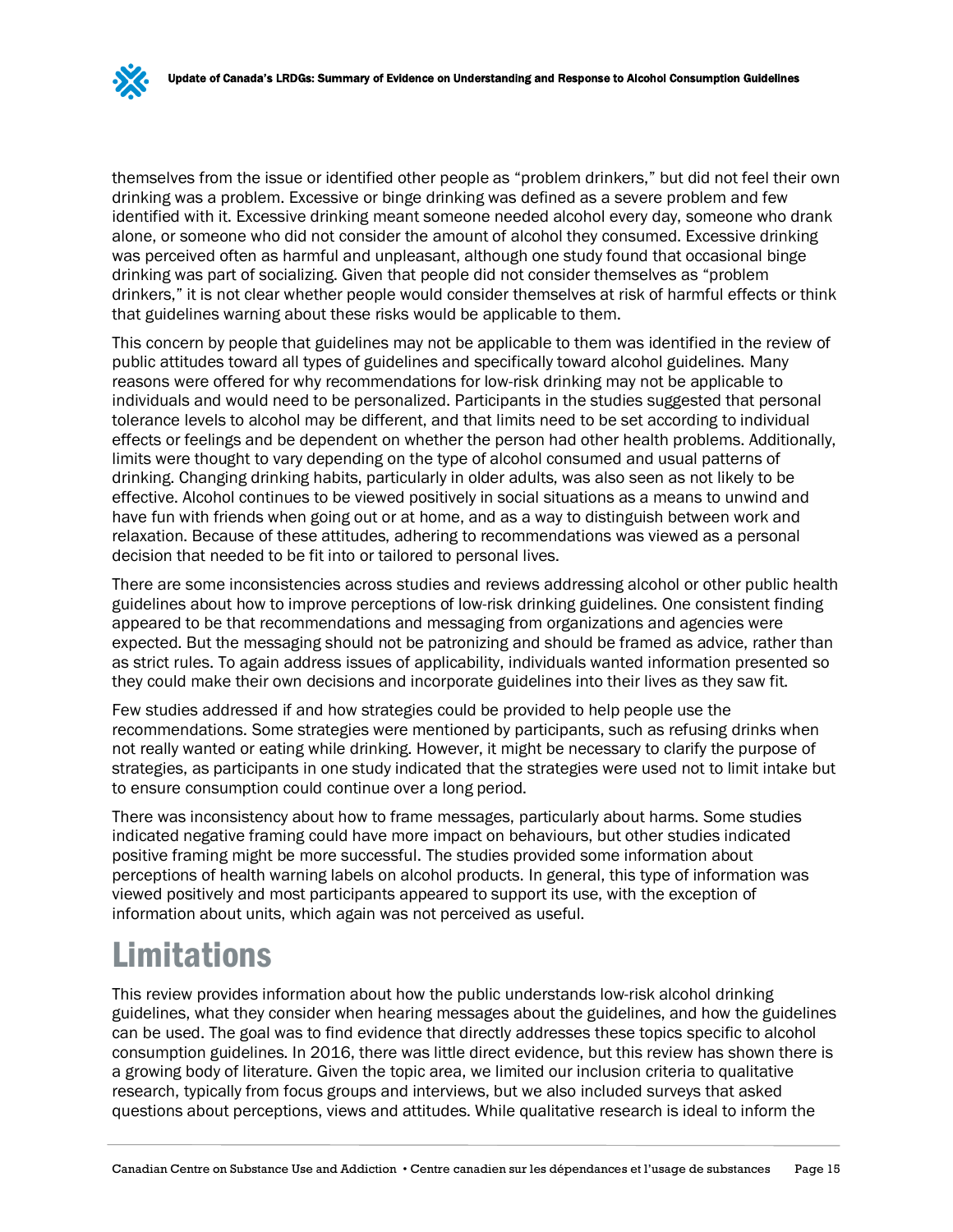"how" and "what" about understanding, views and attitudes, we also extracted any quantitative data available from surveys, although the richness of the data was lacking.

We did not include studies whose goal was to evaluate the effects of guidelines or messages, or of strategies to improve their uptake. However, it is possible that those studies may have also measured acceptability or feasibility, or reported on perceptions as a secondary goal. By excluding those studies, we would have missed that data. We also restricted our inclusion criteria to the general public and excluded studies with very specific populations, such as people with substance use disorders or recovering from cancer. It was thought that guidelines could be perceived differently in those groups and may not apply to the public, although we did not explore this hypothesis. We hoped to find more information about whether there were sex and gender differences in views and attitudes, but most of the literature did not make this distinction. Instead, we have reported any differences or analyses in the terms used by the authors. In future studies, authors may make distinctions that would better inform the evidence.

There were many large surveys and articles published from teams that included similar authors. We were attentive to possible duplicate publications based on a common data repository. However, it is possible that we may have missed some overlaps and double counted results, which might make some conclusions appear more common than they were. We have not assessed confidence in the evidence using the CERQual (confidence in the evidence from reviews of qualitative research) approach and communicated it using levels of confidence from very low to high. Instead, we have indicated our degree of certainty when making conclusions by using terms such as "may" or "the evidence suggests" for evidence in which we have lower confidence, and terms such as "likely" or "commonly" to convey greater confidence.

# <span id="page-18-0"></span>Implications

Despite not always finding consistent information from the evidence about understanding and perceptions of guidelines, and how to improve them, there are a few key implications of this work. Guideline developers making judgments about the acceptability and feasibility of recommendations can use this information to assess evidence for those criteria. For knowledge mobilization, this work is not meant to determine whether a specific knowledge product or strategy would be more successful, but it can be used to prompt those involved in mobilization to pose the right questions to the public when developing and evaluating products and strategies. This work also highlights that certain content may need to be addressed in those products, such as perceptions of "problem drinking" and feelings of confusion about alcohol serving sizes. It also provides support for developing multiple products and strategies. For example, to reach people with different views, some products may need to communicate messages with negative framing, while others may need positive framing.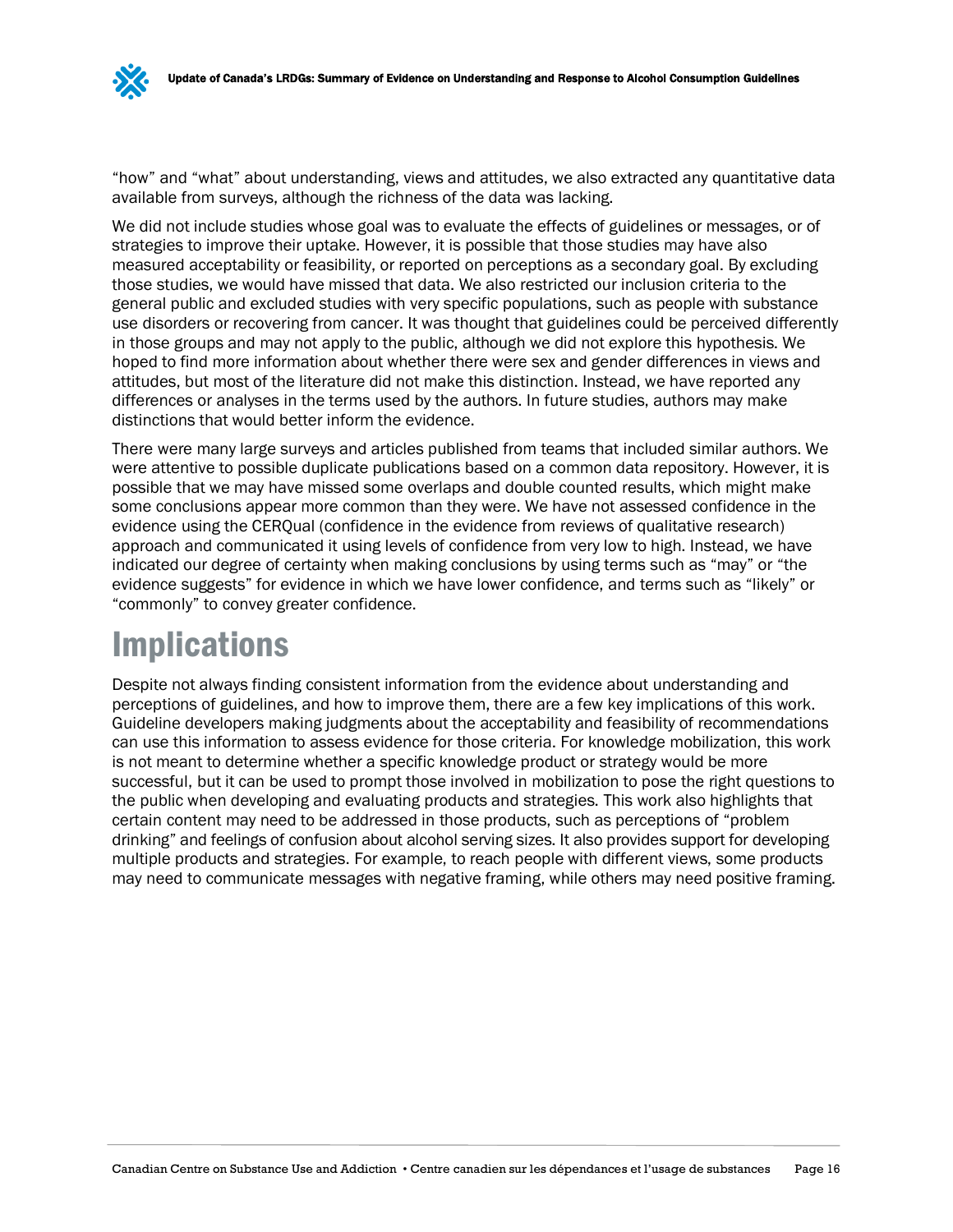

## <span id="page-19-0"></span>References

- Biagioni, N., Pettigrew, S., Jones, S.C., Stafford, J., Daube, M., & Chikritzhs, T. (2017). Defining binge drinking: Young drinkers' perceptions of risky alcohol consumption. *Public Health*, *152*, 55–57.
- Boak, A., Elton-Marshall, T., Mann, R., & Hamilton, H. (2020). *Drug use among Ontario students, 1977–2019*. Toronto, Ont.: Centre for Addiction and Mental Health.
- Bocquier, A., Fressard, L., Verger, P., Legleye, S., & Peretti-Watel, P. (2017). Alcohol and cancer: Risk perception and risk denial beliefs among the French general population. *European Journal of Public Health*, *27*(4), 705–710.
- Bowden, J.A., Delfabbro, P., Room, R., Miller, C.L., & Wilson, C. (2014). Alcohol consumption and NHMRC guidelines: Has the message got out, are people conforming and are they aware that alcohol causes cancer? *Australian and New Zealand Journal of Public Health*, *38*(1), 66–72.
- Boylan, S., Louie, J.C., & Gill, T.P. (2012). Consumer response to healthy eating, physical activity and weight-related recommendations: a systematic review. *Obesity Reviews*, *13*(7), 606–617.
- Brown, K.A., Timotijevic, L., Barnett, J., Shepherd, R., Lähteenmäki, L., & Raats, M.M. (2011). A review of consumer awareness, understanding and use of food-based dietary guidelines. *British Journal of Nutrition*, *106*(1), 15–26.
- Burgess, M., Cooke, R., & Davies, E.L. (2019). My own personal hell: Approaching and exceeding thresholds of too much alcohol. *Psychology & Health*, *34*(12), 1451–1469.
- Butt, P., Beirness, D., Gliksman, L., Paradis, C., & Stockwell, T. (2011). *Alcohol and Health in Canada: A Summary of Evidence and Guidelines for Low-Risk Drinking*. Ottawa, Ont.: Canadian Centre on Substance Use and Addiction. [https://www.ccsa.ca/sites/default/files/2019-04/2011-](https://www.ccsa.ca/sites/default/files/2019-04/2011-Summary-of-Evidence-and-Guidelines-for-Low-Risk%20Drinking-en.pdf) [Summary-of-Evidence-and-Guidelines-for-Low-Risk%20Drinking-en.pdf](https://www.ccsa.ca/sites/default/files/2019-04/2011-Summary-of-Evidence-and-Guidelines-for-Low-Risk%20Drinking-en.pdf)
- Buykx, P., Gilligan, C., Ward, B., Kippen, R., & Chapman, K. (2015). Public support for alcohol policies associated with knowledge of cancer risk. *International Journal on Drug Policy*, *26*(4), 371–379.
- Canham, S.L., Humphries, J., Kupferschmidt, A.L., & Lonsdale, E. (2020). Engaging in community dialogues on low-risk alcohol use guidelines for older adults. *Journal of Applied Gerontology*, *39*(12), 1332–1339.
- Chapman, J., Harrison, N., Kostadinov, V., Skinner, N., & Roche, A. (2020). Older Australians' perceptions of alcohol-related harms and low-risk alcohol guidelines. *Drug and Alcohol Review*, *39*(1), 44–54.
- Coomber, K., Jones, S.C., Martino, F., & Miller, P.G. (2017). Predictors of awareness of standard drink labelling and drinking guidelines to reduce negative health effects among Australian drinkers. *Drug and Alcohol Review*, *36*(2), 200–209.
- Coomber, K., Mayshak, R., Curtis, A., & Miller, P.G. (2017). Awareness and correlates of short-term and long-term consequences of alcohol use among Australian drinkers. *Australian and New Zealand Journal of Public Health*, *41*(3), 237–242.
- Cotter, T,, Perez, D., Dunlop, S., Kite, J., & Gaskin, C. (2013). Knowledge and beliefs about alcohol consumption, longer-term health risks, and the link with cancer in a sample of Australian adults. *New South Wales Public Health Bulletin*, *24*(2), 81–86.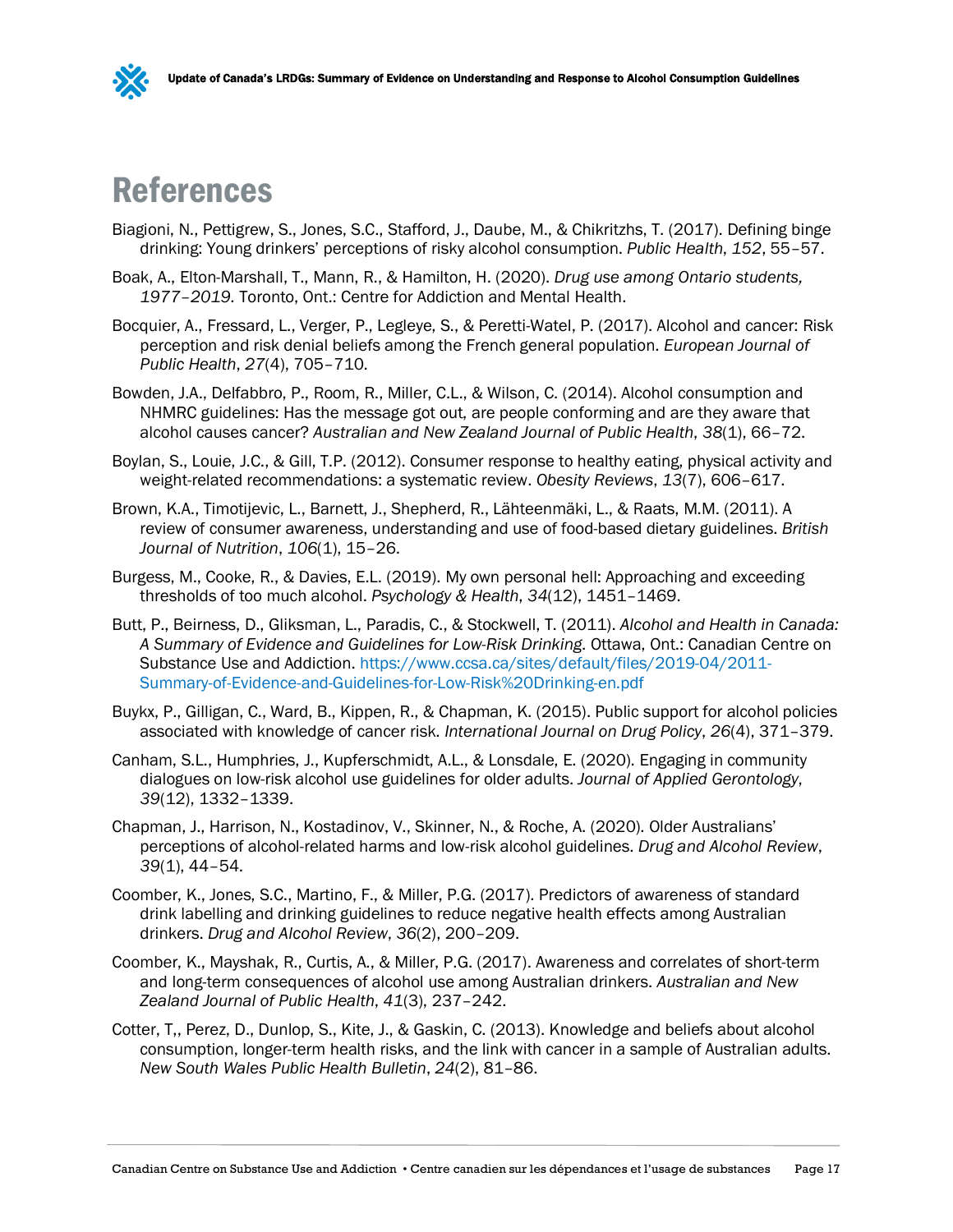- de Visser, R.O., Conroy, D., Davies, E., & Cooke, R. (2021). Understanding motivation to adhere to guidelines for alcohol intake, physical activity, and fruit and vegetable intake among U.K. university students. *Health Education & Behavior*, *48*(4), 480–487.
- de Visser, R.O., Wheeler, Z., Abraham, C., & Smith, J.A. (2013). 'Drinking is our modern way of bonding': Young people's beliefs about interventions to encourage moderate drinking. *Psychology & Health*, *28*(12), 1460–1480.
- Furtwangler, N.A.F., & de Visser, R.O. (2017a). Motivation to adhere to unit-based guidelines for alcohol consumption and ability to do so is limited among university students. *Drugs: Education, Prevention and Policy*. *24*(5), 418–425.
- Furtwangler, N.A.F., & de Visser, R.O. (2017b). University students' beliefs about unit-based guidelines: A qualitative study. *Journal of Health Psychology*, *22*(13), 1701–1711.
- Haack, S.A., & Byker, C.J. (2014). Recent population adherence to and knowledge of United States federal nutrition guides, 1992–2013: A systematic review. *Nutrition Reviews*, *72*(10), 613–626.
- Health Research Board (Ireland). (2012). *Alcohol: Public knowledge, attitudes and behaviours*. [https://www.hrb.ie/fileadmin/publications\\_files/Alcohol\\_-](https://www.hrb.ie/fileadmin/publications_files/Alcohol_-_Public_Knowledge_Attitudes_and_Behaviours_Report.pdf) [\\_Public\\_Knowledge\\_Attitudes\\_and\\_Behaviours\\_Report.pdf](https://www.hrb.ie/fileadmin/publications_files/Alcohol_-_Public_Knowledge_Attitudes_and_Behaviours_Report.pdf)
- Holmes, J., Brown, J., Meier, P., Beard, E., Michie, S., & Buykx, P. (2016). Short-term effects of announcing revised lower risk national drinking guidelines on related awareness and knowledge: a trend analysis of monthly survey data in England. *BMJ Open*, *6*(12), e013804.
- Islam, M.M., Hoffmann, M.W., & Rahman, M.B. (2019). Knowledge of low-risk drinking and its relationship with a reduction in alcohol consumption: Results from six waves of an Australian national survey. *Addictive Behaviors*, *95*, 172–177.
- Jarvinen, M. (2012). A will to health? Drinking, risk and social class. *Health, Risk and Society*, *14*(3), 241–256. <https://doi.org/10.1080/13698575.2012.662632>
- Jones, K.A., Orrel, l M., Oliveira, D., Ogollah, R., Ozupek, S., & Hogervorst, E. (2019). Willingness to adhere to current UK low-risk alcohol guidelines to potentially reduce dementia risk: A national survey of people aged 50 and over. *Journal of Alzheimer's Disease*, *69*(3), 829–837.
- Jones, L., & Bellis, M. (2016). *CMO Alcohol Guidelines Review — A summary of the evidence on understanding and response to public health guidelines*. UK: Centre for Public Health, Liverpool John Moores University.
- Jones, S.C., Gordon, C.S., & Andrews, K. (2016). What is 'binge drinking'? Perceptions of Australian adolescents and adults, and implications for mass media campaigns. *Australian and New Zealand Journal of Public Health*, *40*(5), 487–489.
- Jongenelis, M.I., Pettigrew, S., Pratt, I.S., Chikritzhs, T., Slevin, T., & Liang, W. (2016). Predictors and outcomes of drinkers' use of protective behavioral strategies. *Psychology of Addictive Behaviors*, *30*(6), 639–647.
- Khadjesari, Z., Stevenson, F., Toner, P., Linke, S., Milward, J., & Murray, E. (2019). 'I'm not a real boozer': A qualitative study of primary care patients' views on drinking and its consequences. *Journal of Public Health*, *41*(2), e185–e191.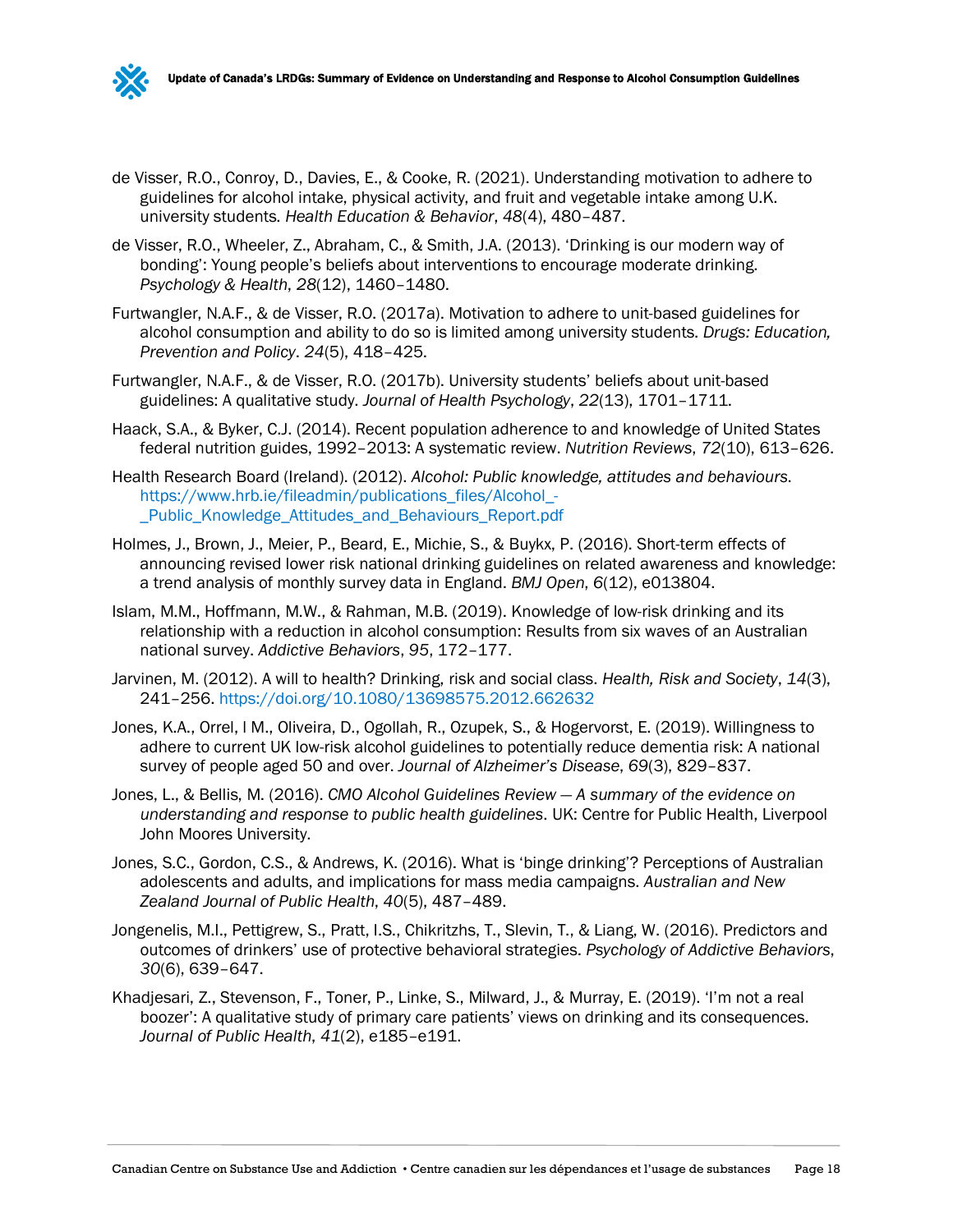

- LeBlanc, A.G., Berry, T., Deshpande, S., Duggan, M., Faulkner, G., Latimer-Cheung, A.E., … Tremblay, M.S. (2015). Knowledge and awareness of Canadian Physical Activity and Sedentary Behaviour Guidelines: A synthesis of existing evidence. *Applied Physiology, Nutrition, and Metabolism*, *40*(7), 1–9.
- Livingston, M. (2012). Perceptions of low-risk drinking levels among Australians during a period of change in the official drinking guidelines. *Drug and Alcohol Review*, *31*(2), 224–230.
- Loudon, K., Santesso, N., Callaghan, M., Thornton, J., Harbour, J., Graham, K., … Treweek, S. (2014). Patient and public attitudes to and awareness of clinical practice guidelines: A systematic review with thematic and narrative syntheses. *BMC Health Services Research*. 14, 321.
- Lovatt, M., Eadie, D., Meier, P.S., Li, J., Bauld, L., Hastings, G., & Holmes, J. (2015). Lay epidemiology and the interpretation of low-risk drinking guidelines by adults in the United Kingdom. *Addiction*, *110*(12), 1912–1919.
- Martin, N., Buykx, P., Shevills, C., Sullivan, C., Clark, L., & Newbury-Birch, D. (2018). Population level effects of a mass media alcohol and breast cancer campaign: A cross-sectional pre-intervention and post-intervention evaluation. *Alcohol and Alcoholism*, *53*(1), 31–38.
- May, N.J., Eliott, J., & Crabb, S. (2017). 'Everything causes cancer': how Australians respond to the message that alcohol causes cancer. *Critical Public Health*, *27*(4), 419–429.
- May, N.J., Eliott, J., & Crabb, S. (2021, online ahead of print). 'Alcohol causes cancer': a difficult message for Australians to swallow. *Health Promotion International*.
- McNally, K., Noonan, L.L., Cameron, M., Phillips, K., Baidoobonso, S., & Sabapathy, D. (2019). Public awareness of low-risk alcohol use guidelines. *Health Promotion Practice*, *20*(6), 905–913.
- Meyer, S.B., Foley, K., Olver, I., Ward, P.R., McNaughton, D., Mwanri, L., & Miller, E.R. (2019). Alcohol and breast cancer risk: Middle-aged women's logic and recommendations for reducing consumption in Australia. *PloS One*, *14*(2), e0211293.
- Muhlack, E., Carter, D., Braunack-Mayer, A., Morfidis, N., & Eliott, J. (2018). Constructions of alcohol consumption by non-problematised middle-aged drinkers: A qualitative systematic review. *BMC Public Health*, *18*(1), 1016.
- National Health and Medical Research Council. (2020). *Australian guidelines to reduce health risks from drinking alcohol*. Canberra, Aust.: Author. [https://www.nhmrc.gov.au/about](https://www.nhmrc.gov.au/about-us/publications/australian-guidelines-reduce-health-risks-drinking-alcohol#block-views-block-file-attachments-content-block-1)[us/publications/australian-guidelines-reduce-health-risks-drinking-alcohol#block-views-block-file](https://www.nhmrc.gov.au/about-us/publications/australian-guidelines-reduce-health-risks-drinking-alcohol#block-views-block-file-attachments-content-block-1)[attachments-content-block-1](https://www.nhmrc.gov.au/about-us/publications/australian-guidelines-reduce-health-risks-drinking-alcohol#block-views-block-file-attachments-content-block-1)
- Parke, H., Michalska, M., Russell, A., Moss, A.C., Holdsworth, C., Ling, J., & Larsen, J. (2018). Understanding drinking among midlife men in the United Kingdom: A systematic review of qualitative studies. *Addiction Behaviors Reports*, 8, 85–94. <https://doi.org/10.1016/j.abrep.2018.08.001>
- Pettigrew, S., Biagioni, N., Daube, M., Stafford, J., Jones, S.C., & Chikritzhs, T. (2016). Reverse engineering a 'responsible drinking' campaign to assess strategic intent. *Addiction*, *111*(6), 1107–1113.
- Pettigrew, S., Jongenelis, M., Pratt, I.S., Liang, W., Slevin, T., Chikritzhs, T., & Glance, D. (2016). Australian drinkers' perceptions of alcohol-related risk by consumption status. *Addiction Research & Theory*, *24*(6), 507–513.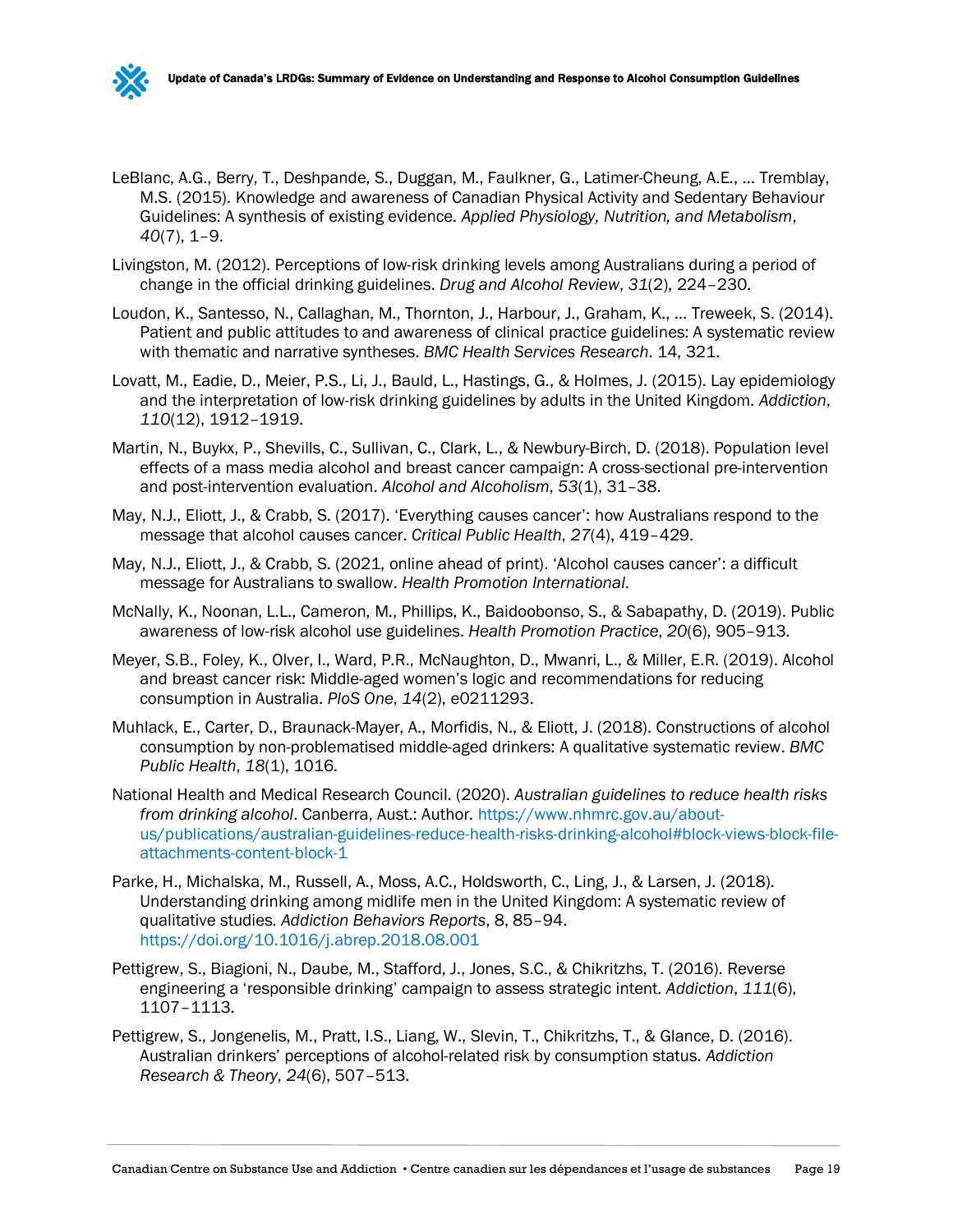

- Santé publique France & Institut national du cancer. (2017). Avis d'experts relatif à l'évolution du discours public en matière de consommation d'alcool en France. Saint-Maurice: Author. [https://www.santepubliquefrance.fr/les-actualites/2017/avis-d-experts-relatif-a-l-evolution-du](https://www.santepubliquefrance.fr/les-actualites/2017/avis-d-experts-relatif-a-l-evolution-du-discours-public-en-matiere-de-consommation-d-alcool-en-france-organise-par-sante-publique-france-et-l-insti)[discours-public-en-matiere-de-consommation-d-alcool-en-france-organise-par-sante-publique](https://www.santepubliquefrance.fr/les-actualites/2017/avis-d-experts-relatif-a-l-evolution-du-discours-public-en-matiere-de-consommation-d-alcool-en-france-organise-par-sante-publique-france-et-l-insti)[france-et-l-insti](https://www.santepubliquefrance.fr/les-actualites/2017/avis-d-experts-relatif-a-l-evolution-du-discours-public-en-matiere-de-consommation-d-alcool-en-france-organise-par-sante-publique-france-et-l-insti)
- Scheideler, J.K., & Klein, W.M.P. (2018). Awareness of the link between alcohol consumption and cancer across the world: A review. *Cancer Epidemiology, Biomarkers & Prevention*, *27*(4), 429– 437.
- Scholes-Balog, K.E., Heerde, J.A., & Hemphill, S.A. (2012). Alcohol warning labels: unlikely to affect alcohol-related beliefs and behaviours in adolescents. *Australian and New Zealand Journal of Public Health*, *36*(6), 524–529.
- Schoueri-Mychasiw, N., Weerasinghe, A., Vallance, K., Stockwell, T., Zhao, J., Hammond, D., … Hobin, E. (2020). Examining the impact of alcohol labels on awareness and knowledge of national drinking guidelines: A real-world study in Yukon, Canada. *Journal of Studies on Alcohol and Drugs*, *81*(2), 262–272.
- Schultz, N.R., Kohn, C.S., Schmerbauch, M., & Correia, C.J. (2017). A systematic review of the freepour assessment: Implications for research, assessment and intervention. *Experimental and Clinical Psychopharmacology*, *25*(3), 125–140.
- Schünemann, H. J., Wiercioch, W., Brozek, J., Etxeandia-Ikobaltzeta, I., Mustafa, R. A., Manja, V.,... Akl, E. A. (2017). GRADE evidence to decision (EtD) frameworks for adoption, adaptation, and de novo development of trustworthy recommendations: GRADE-ADOLOPMENT. *Journal of Clinical Epidemiology*, *81*, 101–110.
- Sprague, D.J., & Vinson, D.C. (2017). Patient perceptions of risky drinking: Knowledge of daily and weekly low-risk guidelines and standard drink sizes. *Substance Abuse*, *38*(3), 253–256.
- Stautz, K., Bignardi, G., Hollands, G.J., & Marteau, T.M. (2017). Reactions on Twitter to updated alcohol guidelines in the UK: A content analysis. *BMJ Open*, *7*(2), e015493.
- Stevely, A.K., Buykx, P., Brown, J., Beard, E., Michie, S., Meier, P.S., & Holmes, J. (2018). Exposure to revised drinking guidelines and 'COM-B' determinants of behaviour change: descriptive analysis of a monthly cross-sectional survey in England. *BMC Public Health*, *18*(1), 251.
- TNS Opinion & Social. (2010). *EU citizens' attitudes towards alcohol*. Brussels: Author.
- U.K. Chief Medical Officers. (2016). UK Chief Medical Officers' low risk drinking guidelines. London, UK: Department of Health. [https://assets.publishing.service.gov.uk/government/uploads/system/uploads/attachment\\_dat](https://assets.publishing.service.gov.uk/government/uploads/system/uploads/attachment_data/file/545937/UK_CMOs__report.pdf) [a/file/545937/UK\\_CMOs\\_\\_report.pdf](https://assets.publishing.service.gov.uk/government/uploads/system/uploads/attachment_data/file/545937/UK_CMOs__report.pdf)
- Valentine, G., Holloway, S.L., Jayne, M., & Knell, C. (2007). Drinking places: Where people drink and why. York, UK: Joseph Rowntree Foundation. [https://www.jrf.org.uk/report/drinking-places](https://www.jrf.org.uk/report/drinking-places-where-people-drink-and-why)[where-people-drink-and-why](https://www.jrf.org.uk/report/drinking-places-where-people-drink-and-why)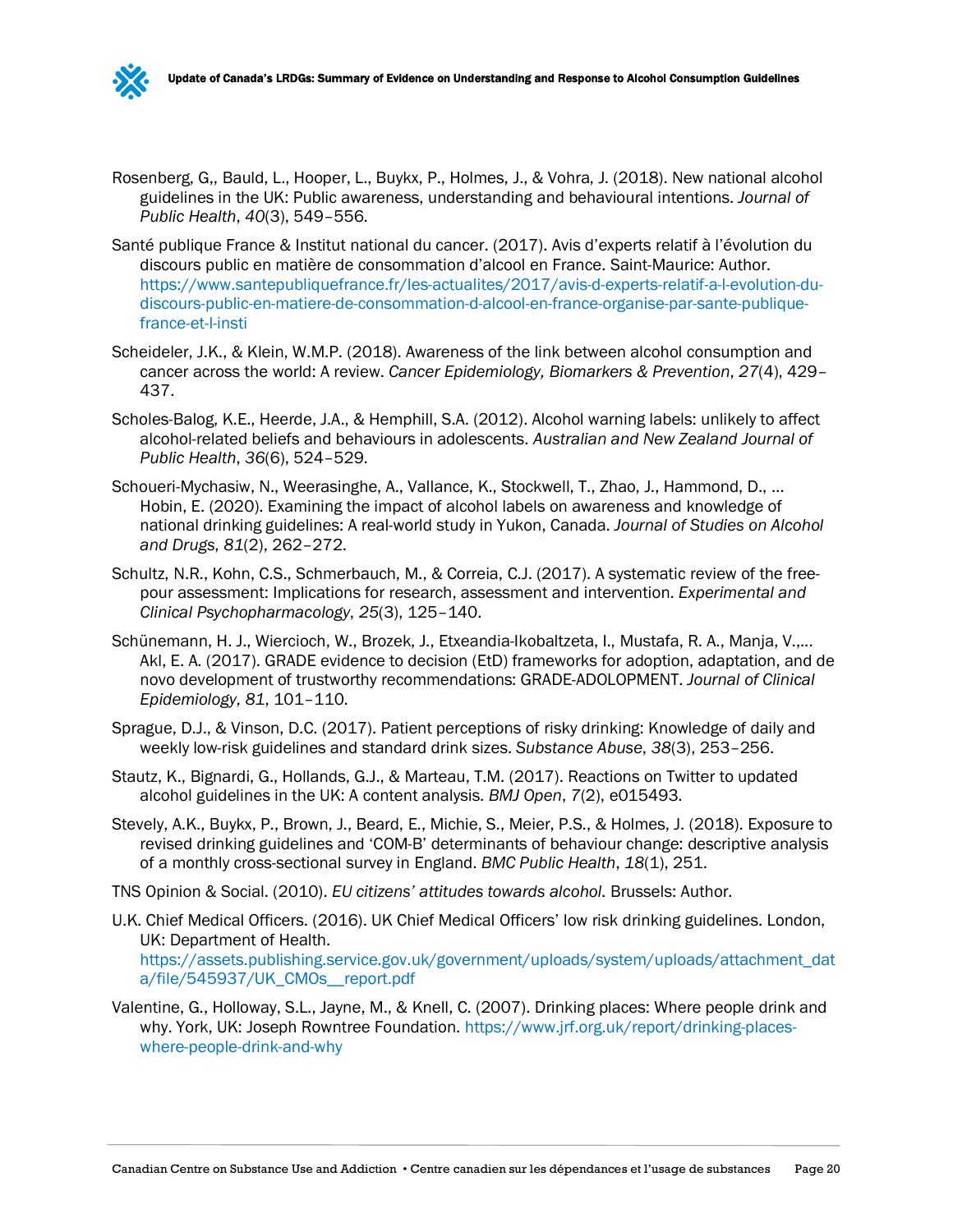

- Vallance, K., Romanovska, I., Stockwell, T., Hammond, D., Rosella, L., & Hobin, E. (2018). "We have a right to know": Exploring consumer opinions on content, design and acceptability of enhanced alcohol labels. *Alcohol and Alcoholism*, *53*(1), 20–25.
- Vallance, K., Stockwell, T., Zhao, J., Shokar, S., Schoueri-Mychasiw, N., Hammond, D., … Hobin, E. (2020). Baseline assessment of alcohol-related knowledge of and support for alcohol warning labels among alcohol consumers in Northern Canada and associations with key sociodemographic characteristics. *Journal of Studies on Alcohol and Drugs*, *81*(2), 238–248.
- Weerasinghe, A,, Schoueri-Mychasiw, N., Vallance, K., Stockwell, T., Hammond, D., McGavock, J., … Hobin, E. (2020). Improving knowledge that alcohol can cause cancer is associated with consumer support for alcohol policies: Findings from a real-world alcohol labelling study. *International Journal of Environmental Research and Public Health*, *17*(2), 398.
- Wettlaufer, A. (2018). Can a label help me drink in moderation? A review of the evidence on standard drink labelling. *Substance Use and Misuse*. *53*(4), 585–595.
- Wilkinson, C. (2012). Responses to risk: public submissions on Australian alcohol guidelines for lowrisk drinking. *Drug and Alcohol Review*, *31*(2), 162–169.
- Winstock, A.R., Holmes, J., Ferris, J.A., & Davies, E.L. (2020). Perceptions of alcohol health warning labels in a large international cross-sectional survey of people who drink alcohol. *Alcohol and Alcoholism*, *55*(3), 315–322.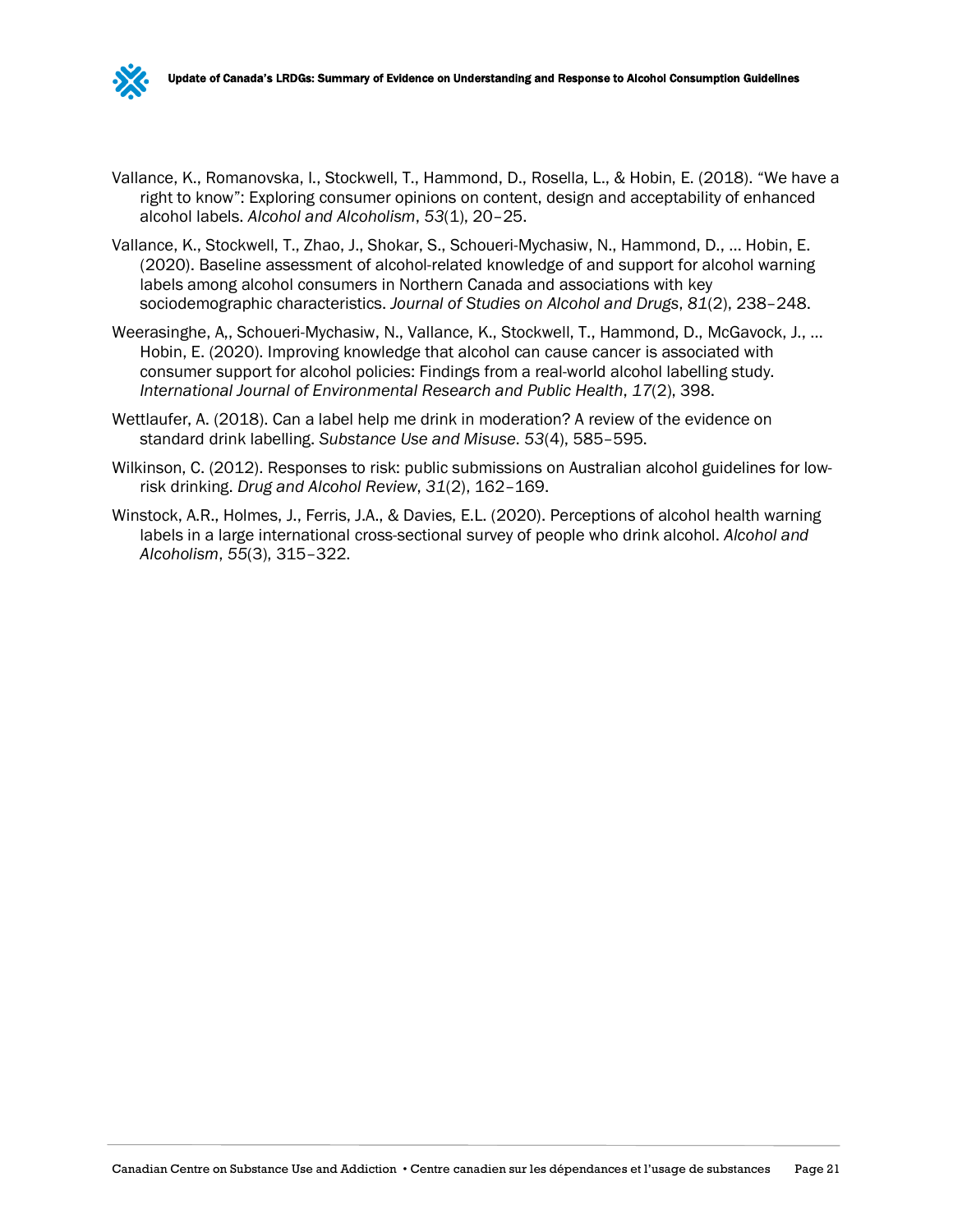<span id="page-24-0"></span>

Questions used for the U.K. Chief Medical Officers review to gather evidence on the understanding of and response to public health guidelines (Jones & Bellis, 2016).

#### Understanding and response to official public health guidance or guidelines

1) Do people use official public health guidance or guidelines and risk advice to help or support them to plan or make behavioural changes?

a) If so, how do people use guidance/guidelines and risk advice to support planning for, or making, behavioural changes?

b) Does peoples' understanding of, or response to, guidance/guidelines and risk advice differ by age, sex, ethnicity or other factors?

#### Understanding and response to alcohol consumption guidelines

2) What is the public understanding of, and views on, the risks of alcohol consumption?

a) How does the public judge acceptable levels of risk regarding the health and social consequences of alcohol consumption, in relation to their own or others alcohol consumption?

b) How can these factors be accounted for in the development of alcohol consumption guidelines?

3) What is the public understanding of alcohol units and sensible drinking levels?

a) How is knowledge about, and awareness of, alcohol units and sensible drinking levels used by the general public in relation to their own alcohol consumption?

b) How can the use of knowledge and awareness of alcohol units and sensible drinking levels by the general public be improved?

4) What is the public understanding of, and views on, the risks associated with different patterns of alcohol consumption?

a) How can the development of alcohol consumption guidelines take into account the potential conflicts between messages on episodic 'binge' drinking and regular consumption?

5) How do people understand and respond to messages about recommended upper limits of alcohol consumption?

a) How can these factors be accounted for in the development of alcohol consumption guidelines?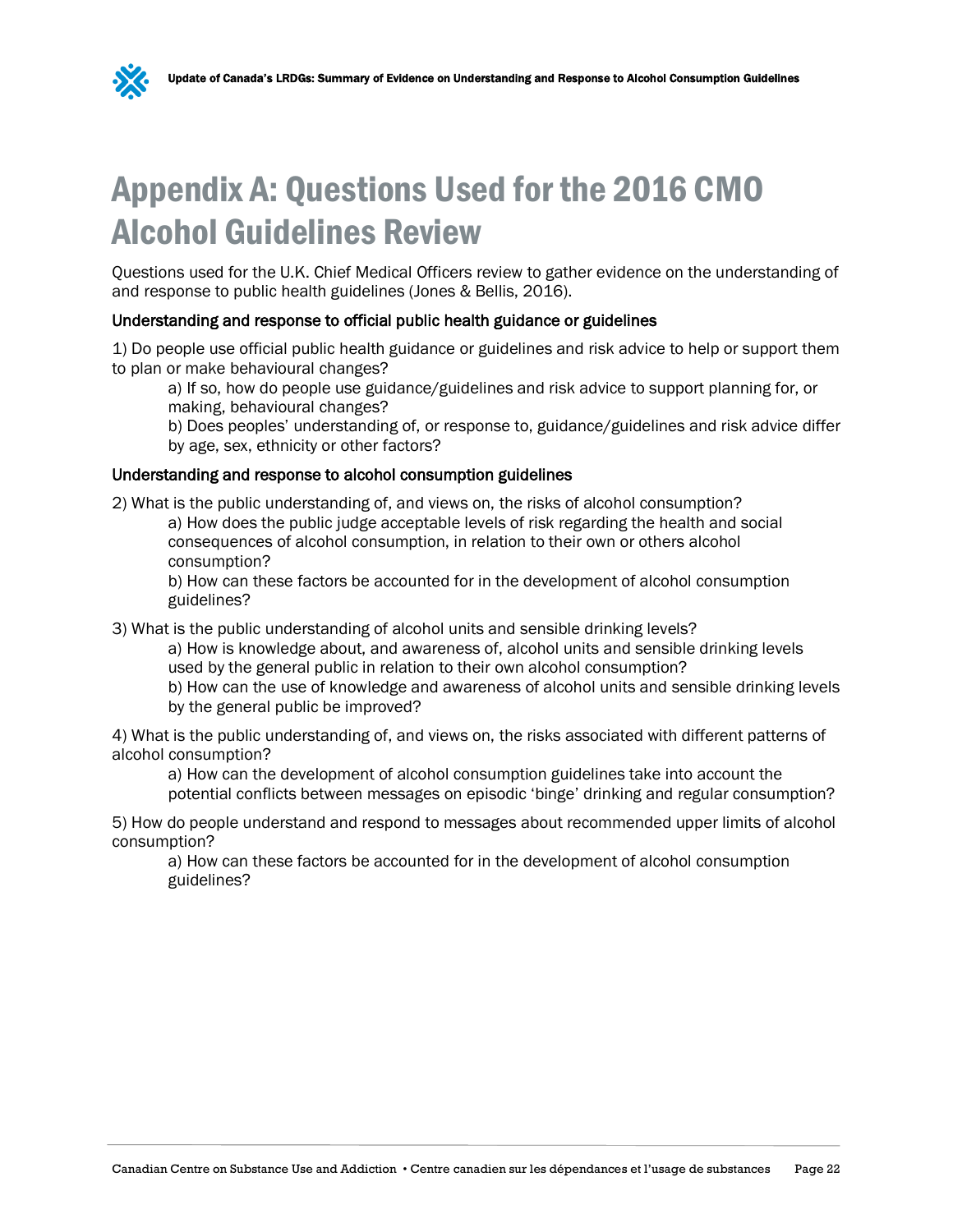# <span id="page-25-0"></span>Appendix B: Updated Search Strategies

#### Search for Systematic Reviews

#### EPISTEMONIKOS 1 June 2021

(title:(guideline\* OR guidance\*) OR abstract:(guideline\* OR guidance\*)) AND (title:(public OR population) OR abstract:(public OR population)) AND (title:(food OR diet OR alcohol OR drink\* OR smok\* OR tobacco OR exercis\* OR physical activit\*) OR abstract:(food OR diet OR alcohol OR drink\* OR smok\* OR tobacco OR exercis\* OR physical activit\*)) AND (title:(behavi\* OR attitud\* OR perception\* OR perspective\* OR knowledge\* OR satisfaction OR understand\* OR response\* OR perceive\*) OR abstract:(behavi\* OR attitud\* OR perception\* OR perspective\* OR knowledge\* OR satisfaction OR understand\* OR response\* OR perceive\*))

#### EPISTEMONIKOS 8 June 2021

title:((guideline\* OR guidance\* OR recommendation\*)) AND title:(behavi\* OR attitud\* OR perception\* OR perspective\* OR knowledge\* OR satisfaction OR understand\* OR response\* OR perceive\*)

#### Search for Primary Studies

Embase <1996 to 2021 July 06>; Ovid MEDLINE(R) <1996 to July 06, 2021>; APA PsycInfo <1987 to June Week 4 2021>; EBM Reviews - Cochrane Central Register of Controlled Trials <June 2021>; Ovid MEDLINE(R) and Epub Ahead of Print, In-Process, In-Data-Review & Other Non-Indexed Citations and Daily <2017 to July 06, 2021>

alcohol drinking/ or alcoholic beverages/ (alcohol\* adj (drink\* or drinks or beverage\*)).tw. ((alcohol or ethanol) adj1 (consumption or drinking or intake or content)).tw. 1 or 2 or 3 (understand\* or comprehen\* or attitude\* or belief\* or response\* or perception\* or perceive\* or behavior\* or behaviour\* or knowledge or view\*).tw. (risk adj1 (manage\* or assess\* or evaluat\*)).tw. health knowledge, attitudes, practice/ health behavior/ attitude to health/ perception/ comprehension/ consumer satisfaction/ risk assessment/ 5 or 6 or 7 or 8 or 9 or 10 or 11 or 12 or 13 (guidance or guideline\* or recommendation\* or communication\* or messag\* or campaign\*).tw. guidelines as topic/ consumer health information/ 15 or 16 or 17 4 and 14 and 18 case report/ or conference abstract/ or conference abstract.pt. 19 not 20 limit 21 to yr="2012 - 2017" limit 21 to yr="2017 -Current" remove duplicates from 22 remove duplicates from 23 24 or 25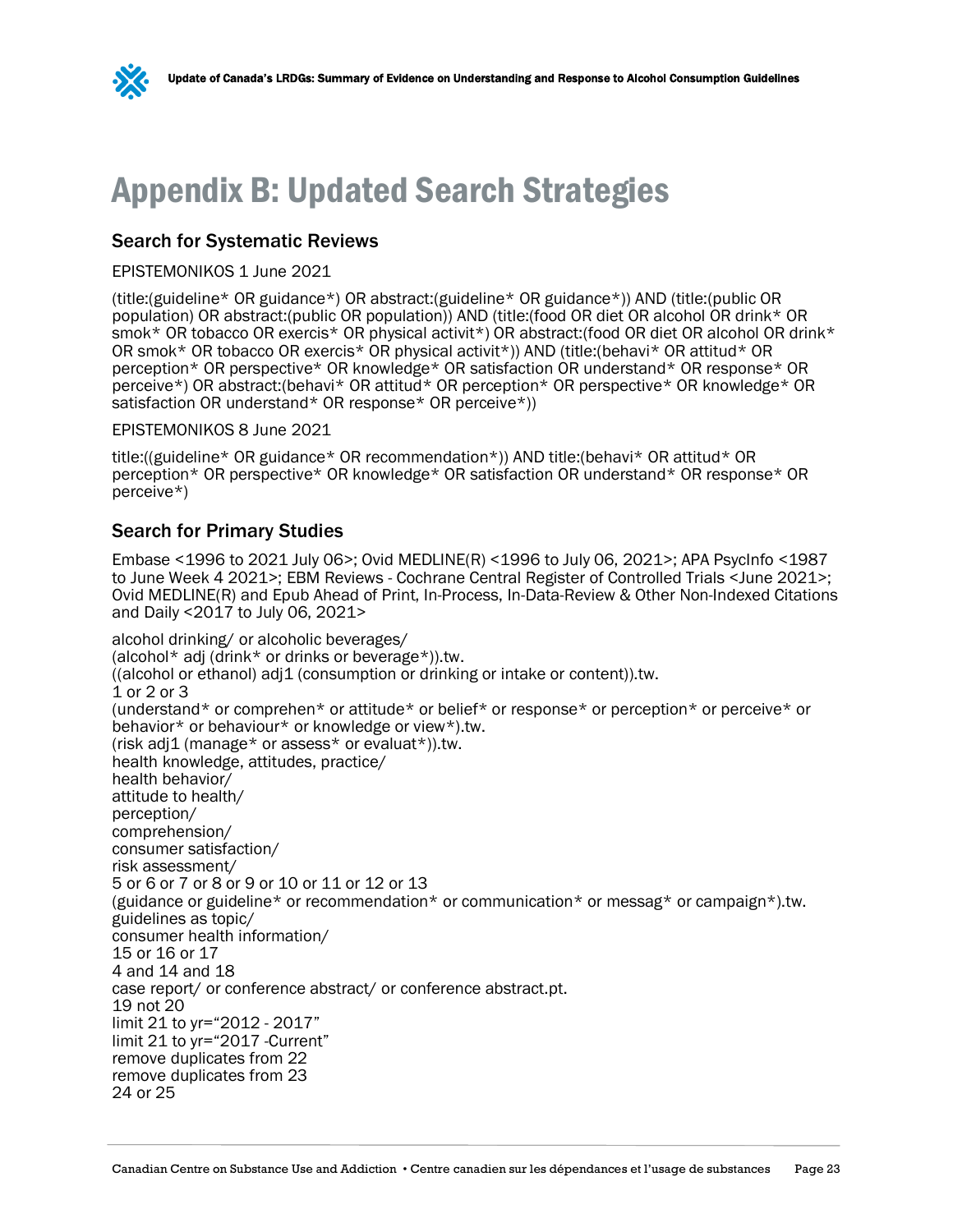# <span id="page-26-0"></span>Appendix C: Characteristics of Included Primary Studies

X

| <b>Author and</b><br>year | Number of people and type of<br>population                                                          | Country        | Age                                                                                         | Methodology                    |
|---------------------------|-----------------------------------------------------------------------------------------------------|----------------|---------------------------------------------------------------------------------------------|--------------------------------|
| Biagioni 2017             | Sixty 18-21-year-old drinkers                                                                       | Australia      | Age range $= 18-21$ years old                                                               | Interviews and<br>focus groups |
| <b>Boak 2020</b>          | 14,142 students in grades 7-12<br>from 263 schools                                                  | Canada         | Age range = 12-18 years old                                                                 | Survey                         |
| Bocquier 2017             | 3,348 individuals who reported<br>drinking alcoholic beverages in the<br>past year                  | France         | 19% were 15-25, 16% were<br>26-34, 20% were 35-44,<br>19% were 45-54, and 26%<br>were 55-75 | Survey                         |
| Bowden 2014               | 2,700 adults above the age of 18                                                                    | Australia      | Ages 18+                                                                                    | Survey                         |
| Burgess 2019              | 150 adults who were mostly<br>university students                                                   | <b>U.K.</b>    | Mean age $= 23.3$ years old                                                                 | <b>Interviews</b>              |
| <b>Buykx 2015</b>         | 2,482 adults                                                                                        | Australia      | Mean age $= 46.8$ years old                                                                 | Survey                         |
| <b>Buykx 2018</b>         | 1,850 drinkers                                                                                      | U.K.           | Mean age $=$ 48 years old                                                                   | Survey                         |
| Canham 2020               | 66 older adults and senior-serving<br>health and social service providers                           | Canada         | Age range = $51-86$ , mean<br>age = 70 years old                                            | Focus groups                   |
| Chapman<br>2020           | 11,886 Older Adults                                                                                 | Australia      | 34% were 50-59 and 66%<br>were 60+                                                          | Survey                         |
| Coomber 2017              | 1,061 drinkers                                                                                      | Australia      | Age range = $18-45$ , mean<br>$age = 33.2 years$                                            | Survey                         |
| Coomber 2017              | 1,061 drinkers                                                                                      | Australia      | Age range = $18-45$ , mean<br>age = 33.2 years old                                          | Survey                         |
| Cotter 2013               | 1,255 drinkers                                                                                      | Australia      | Ages 18+                                                                                    | Survey                         |
| de Visser 2013            | 75 young people living in South-East<br>England                                                     | England        | Age range = $13-25$ years old                                                               | Focus groups                   |
| de Visser 2021            | 559 U.K. university students                                                                        | U.K.           | Mean age $= 22.8$ years old                                                                 | Survey                         |
| Furtwangler<br>2017       | 12 individuals who drink alcohol                                                                    | U.K.           | Age range = 19-28 years old                                                                 | <b>Interviews</b>              |
| Furtwangler<br>2017       | 614 university drinkers                                                                             | U.K.           | Age range = 18-30 years old                                                                 | Survey                         |
| Holmes 2016               | 11,845 18+ individuals who live in<br>private households in England                                 | U.K.           | Ages 18+                                                                                    | Survey                         |
| lpsos 2012                | 1,020 individuals                                                                                   | Ireland        | Ages 18+                                                                                    | Survey                         |
| <b>Islam 2019</b>         | 153,820 individuals                                                                                 | Australia      | Ages 20+                                                                                    | Survey                         |
| Jarvinen 2012             | 30 individuals who drank more than<br>21 units a week (men) or more than<br>14 units a week (women) | <b>Denmark</b> | Average $age = 43$ years old                                                                | Interviews                     |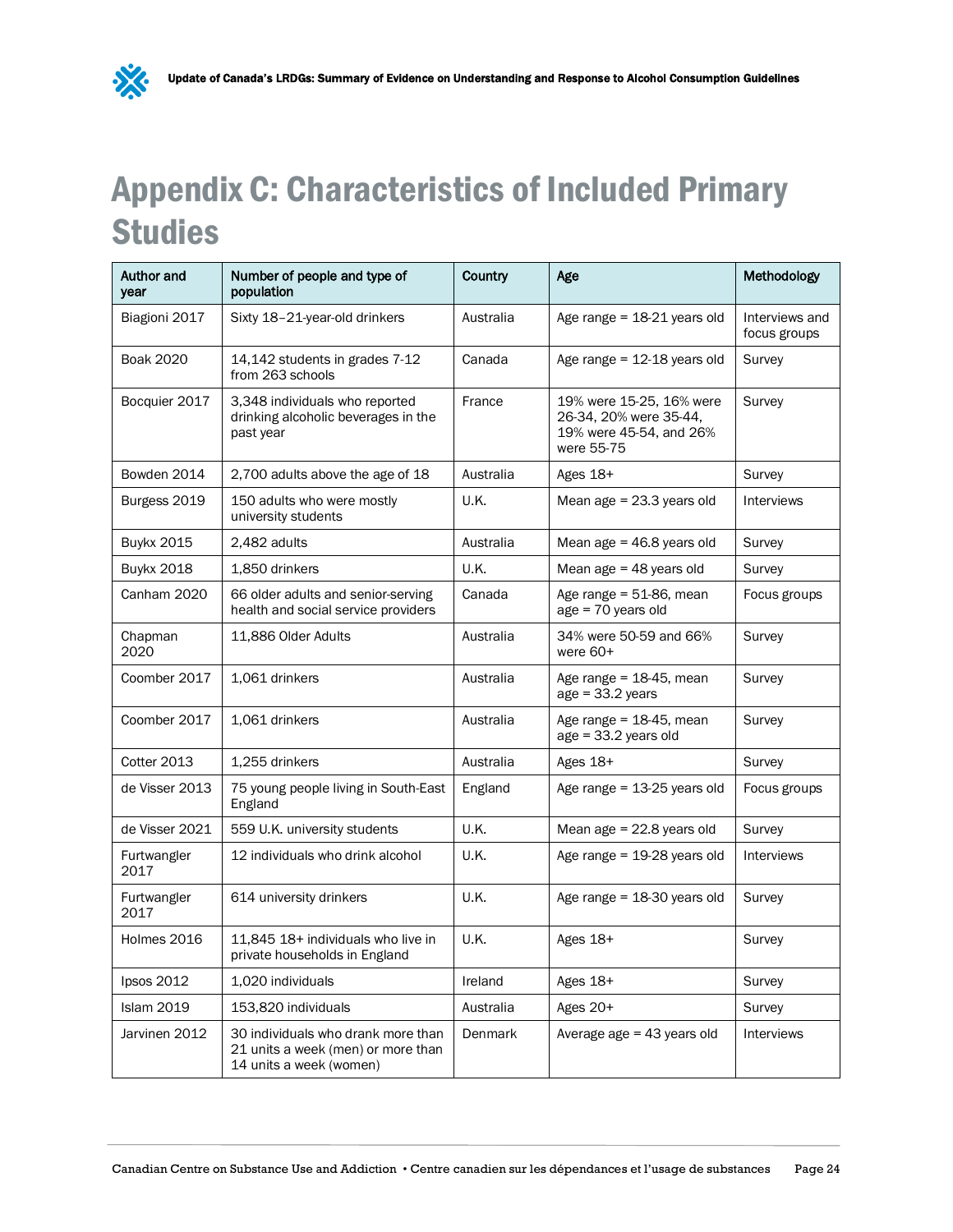

| <b>Author and</b><br>year                                            | Number of people and type of<br>population                                                                                                                         | Country   | Age                                                                                                       | Methodology                                         |
|----------------------------------------------------------------------|--------------------------------------------------------------------------------------------------------------------------------------------------------------------|-----------|-----------------------------------------------------------------------------------------------------------|-----------------------------------------------------|
| Jones 2016                                                           | 549 individuals including 221<br>secondary school students, 104<br>parents of adolescents and 224<br>adult community members                                       | Australia | No mean age or age range<br>reported                                                                      | Survey                                              |
| Jones 2019                                                           | 3,948 individuals                                                                                                                                                  | U.K.      | Mean age $= 62$ years old                                                                                 | Survey                                              |
| Jongenelis<br>2016                                                   | 2,168 Australian drinkers                                                                                                                                          | Australia | Mean age $= 37.8$ years old                                                                               | Survey                                              |
| Khadjesari<br>2019                                                   | 20 university educated participants                                                                                                                                | U.K.      | Mean age $=$ 46 years old                                                                                 | <b>Interviews</b>                                   |
| Livingston<br>2012                                                   | 46,466 responses from the<br>National Drug Strategy Household<br>Surveys conducted in 2009 and<br>2010                                                             | Australia | Ages 18+                                                                                                  | Survey                                              |
| Lovatt 2015                                                          | 66 adults who drink alcohol at least<br>twice a year                                                                                                               | U.K.      | Age range = 19-65 years old                                                                               | Focus group                                         |
| May 2017                                                             | 38 people who self-identified as<br>low-to-moderate alcohol consumers<br>and have had no previous cancer<br>diagnosis nor a family member<br>diagnosed with cancer | Australia | 18-65 years old                                                                                           | Focus group                                         |
| May 2021                                                             | 38 people who self-identified as<br>low-to-moderate alcohol consumers<br>and have had no previous cancer<br>diagnosis nor a family member<br>diagnosed with cancer | Australia | 18-65 years old                                                                                           | Focus group                                         |
| McNally 2019                                                         | 1,662 adults of legal age to<br>purchase alcohol                                                                                                                   | Canada    | 7% were 19-25, 20.8% were<br>26-40, 34.3% were 41-55,<br>32.3% were 56-70, and<br>5.7% were 71+ years old | Survey                                              |
| Meyer 2019                                                           | 35 women who had no previous<br>breast cancer diagnosis                                                                                                            | Australia | Age range = $45-64$ years old                                                                             | Interview                                           |
| Pettigrew 2016                                                       | 2,168 drinkers who drink at least<br>twice a month                                                                                                                 | Australia | Mean age $= 37.8$ years old                                                                               | Survey                                              |
| Pettigrew 2016                                                       | Forty-eight 18-21-year-olds<br>involved in a study of young drinkers                                                                                               | Australia | Mean age $= 20$ years old                                                                                 | Introspections<br>(emailed<br>written<br>responses) |
| Rosenburg<br>2018                                                    | 972 adults who drank alcohol                                                                                                                                       | U.K.      | 15% were 18-25, 19% were<br>26-35, 24% were 36-45,<br>30% were 46-55, and 12%<br>were 56+ years old       | Survey                                              |
| Santé publique<br>France &<br>Institut national<br>du cancer<br>2017 | 72 people                                                                                                                                                          | France    | 18-60 years old                                                                                           | Focus groups                                        |